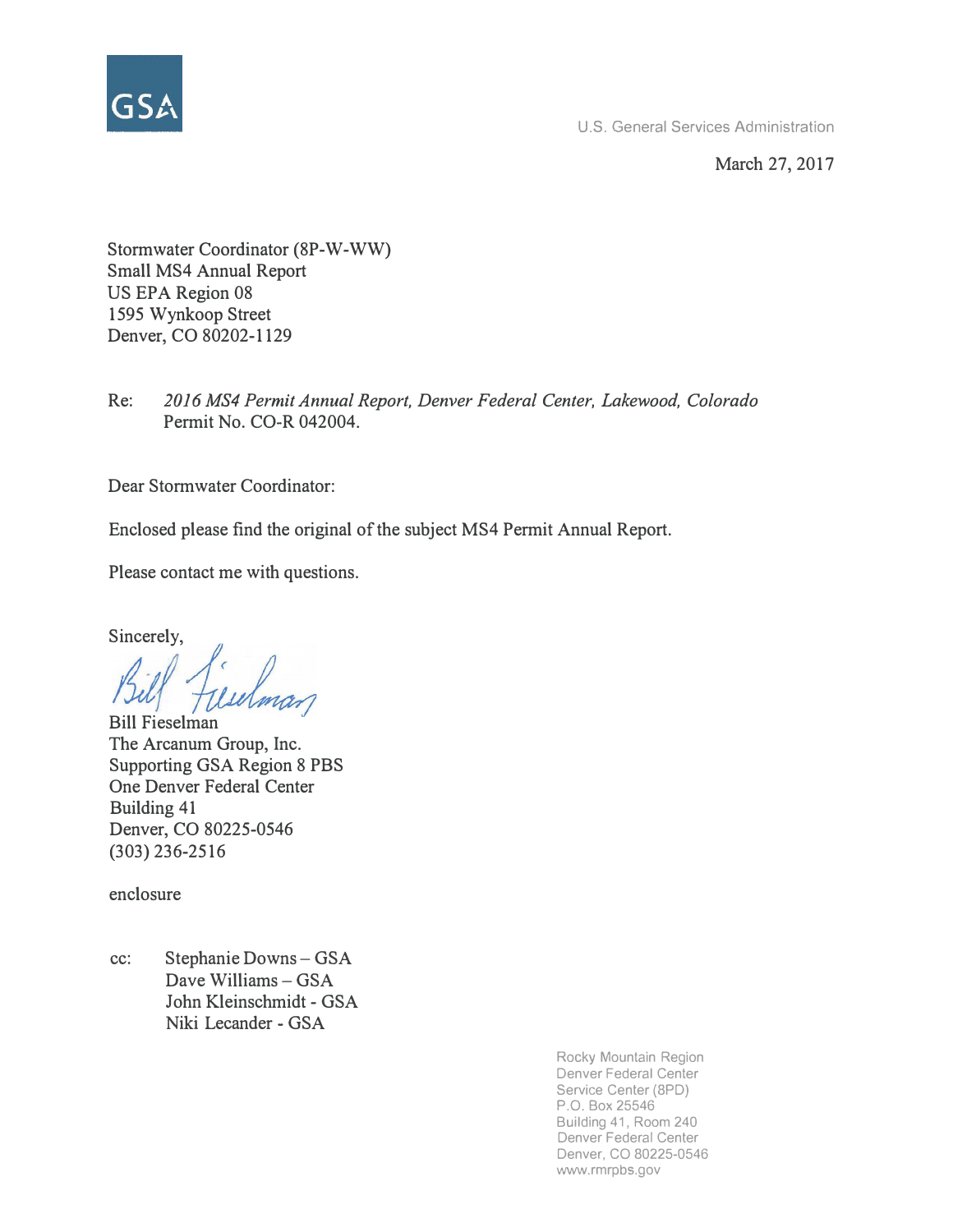Report for 2016, due April 1, 2017

# **US General Services Administration**

Public Buildings Service Rocky Mountain Region Denver Federal Center

> Check box if this is a new name, address, etc.

# **A. Permittee Information**

| Permittee:                                                               | <b>United States General Services Administration</b> |  |
|--------------------------------------------------------------------------|------------------------------------------------------|--|
|                                                                          | <b>Public Buildings Service</b>                      |  |
|                                                                          | Mailing Address: DFC Service Center                  |  |
|                                                                          | 1 Denver Federal Center                              |  |
|                                                                          | Gate 2, Building 41, Dock E17A, Room 177             |  |
|                                                                          | P.O. Box 25546                                       |  |
|                                                                          | Denver, CO 80225-0546                                |  |
| Responsible Official: Stephanie Downs, Director, Colorado Service Center |                                                      |  |
|                                                                          | Contact Phone Number: (303) 236-2547                 |  |

#### **Permit No.: COR-042004**

Have any areas been added to the MS4 (annexation/other legal means)?  $\Box$ YES If YES, include an updated map.  $\nabla$ NO

Note: The acreage of the DFC was listed in the Statement of Basis/MS4 Permit, signed October 20, 2011, as "about 670 acres." Portions of the property were transferred to the City of Lakewood/St Anthony's Hospital in September 2007. Based on an exterior perimeter survey conducted August 17, 2012, the total acreage of the DFC is 611.5 acres.

# **B. Reporting Period: January 1 – December 31, 2016**

## **C. Construction Program Contact**

Have you assigned an appropriate contact person/work unit to address questions regarding your municipality's construction and post-construction requirements?  $\boxtimes$ YES  $\Box$ NO If Yes: With regard to stormwater related construction and Post-construction issues:

Contact phone number: (303) 236-2516

Bill Fieselman Position/work group title: Environmental Programs Group Email: [william.fieselman@gsa.gov](mailto:william.fieselman@gsa.gov)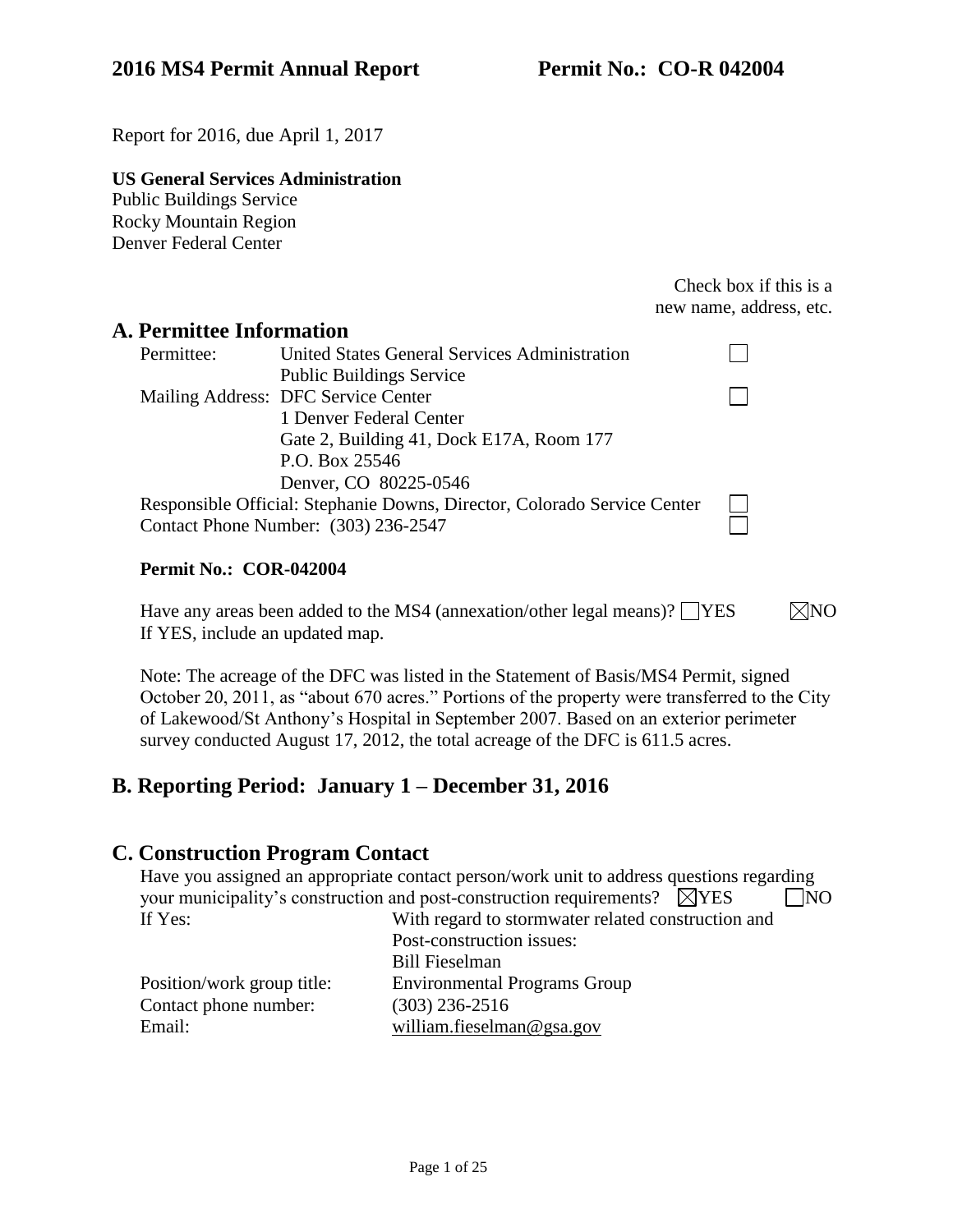| <b>BMP</b>                                                                                                                                                                                 | <b>Status Including Dates &amp;</b><br><b>Numeric Measures</b>                                                                                                                                                                                                                                                                                                                                                                                                                                                                                                                                                                                                                                                                                       | Changes? |
|--------------------------------------------------------------------------------------------------------------------------------------------------------------------------------------------|------------------------------------------------------------------------------------------------------------------------------------------------------------------------------------------------------------------------------------------------------------------------------------------------------------------------------------------------------------------------------------------------------------------------------------------------------------------------------------------------------------------------------------------------------------------------------------------------------------------------------------------------------------------------------------------------------------------------------------------------------|----------|
| Sec. 1.3.3.2 - The monthly inspection results<br>taken during the first permit year and the<br>annual sampling results shall be reported in<br>the MS4 Annual Report described in Part 3.3 | The monthly inspection results<br>(collected during the 1 <sup>st</sup> year of<br>this permit) showed that 5 of<br>the 13 outfalls monitored<br>discharge non-stormwater. Per<br>permit requirements, DFC<br>began monitoring these 5<br>outfalls for the constituents<br>listed in Section 1.3.3.1 of the<br>permit. Attachment 1 provides<br>the results of this monitoring.<br>GSA also implemented monthly<br>inspection of outfalls along the<br>Agricultural Ditch were it<br>passes through the DFC.<br>During the 12 months of<br>monthly inspections of these<br>outfalls, there have been no<br>observed continuous<br>discharges from any outfall.<br>The monthly outfall inspection<br>records can be submitted to<br>EPA upon request. | Yes      |

# **D. Inspection and Monitoring Results**

# **E. Implementation of Storm Water Management Plan**

# **1. Implementation status of Storm Water Management Plan.**

## **General Requirements**

| <b>BMP</b>                                                                                                                                                                                                                                                                                                                           | <b>Status Including Dates &amp;</b><br><b>Numeric Measures</b>                                                                                                                                                                                                                                                               | <b>Changes?</b> |
|--------------------------------------------------------------------------------------------------------------------------------------------------------------------------------------------------------------------------------------------------------------------------------------------------------------------------------------|------------------------------------------------------------------------------------------------------------------------------------------------------------------------------------------------------------------------------------------------------------------------------------------------------------------------------|-----------------|
| Sec. 2.1.1 - The permittee must continue to<br>develop, implement, and enforce a SWMP. The<br>SWMP must include management practices,<br>control techniques, system design, engineering<br>methods, and other provisions the permittee or<br>EPA determines appropriate for the control of<br>pollutants in discharges from the MS4. | A new SWMP was developed.<br>In July 2013 the SWMP was<br>submitted to EPA for any input<br>they may have on the<br>document. Implementation of<br>the SWMP continued while<br>soliciting input. In March 2014,<br>EPA provided minor comments<br>on the SWMP and GSA<br>modified the SWMP to address<br>those comments, GSA | No.             |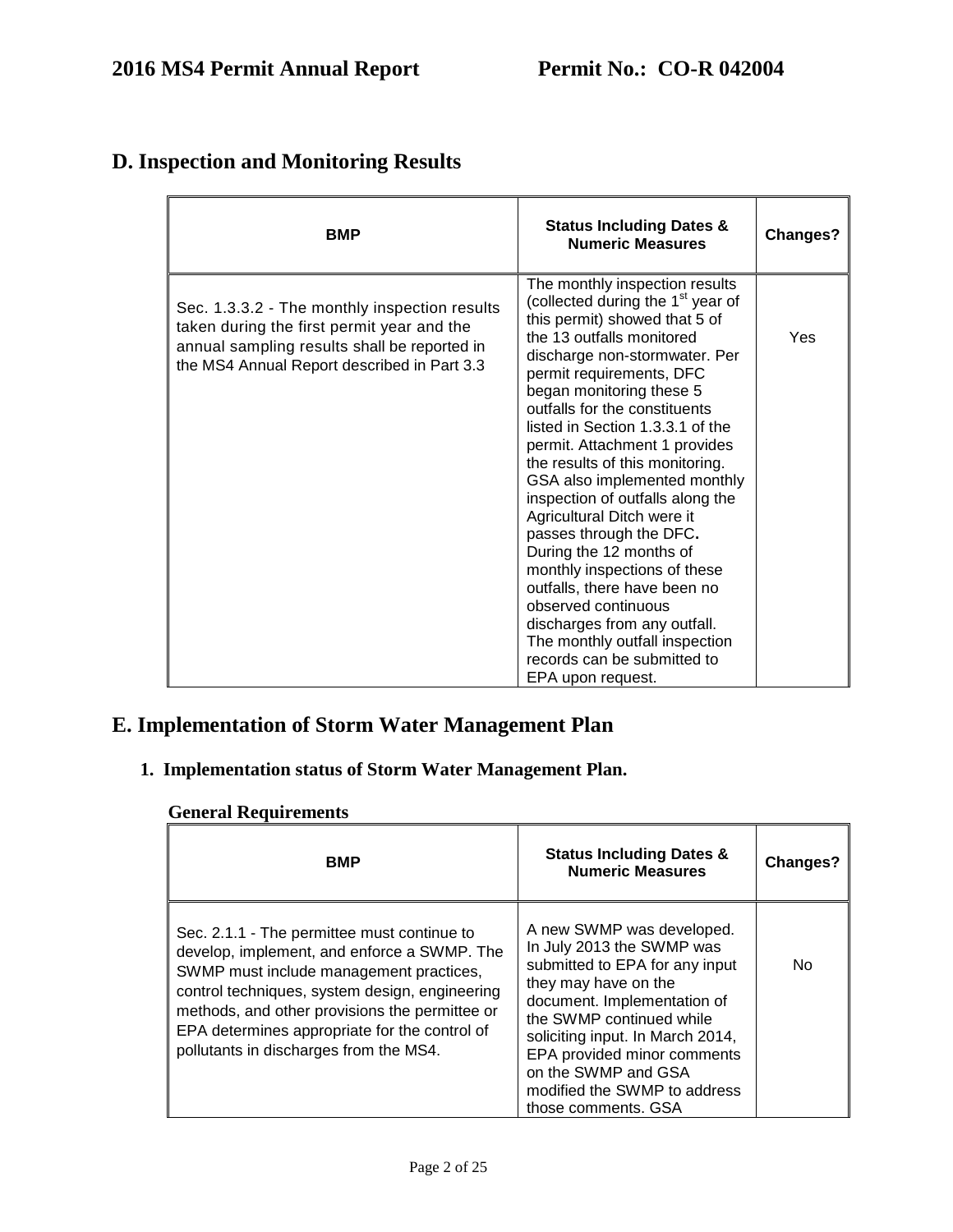| <b>BMP</b>                                                                                                                                                                                                                                                               | <b>Status Including Dates &amp;</b><br><b>Numeric Measures</b>                                                                                                                                                                                                                                                                                                                                                                                                                  | Changes?  |
|--------------------------------------------------------------------------------------------------------------------------------------------------------------------------------------------------------------------------------------------------------------------------|---------------------------------------------------------------------------------------------------------------------------------------------------------------------------------------------------------------------------------------------------------------------------------------------------------------------------------------------------------------------------------------------------------------------------------------------------------------------------------|-----------|
|                                                                                                                                                                                                                                                                          | continues to actively implement<br>the SWMP.                                                                                                                                                                                                                                                                                                                                                                                                                                    |           |
| Sec. 2.1.2 - The permittee must fully implement<br>the SWMP; including meeting its measurable<br>goals. Implementation should take place in<br>approximate equal intervals throughout the<br>permit and progress will be tracked in the<br>annual report (see Part 3.3). | GSA continues to actively<br>implement all phases of the<br>SWMP.                                                                                                                                                                                                                                                                                                                                                                                                               | <b>No</b> |
| Sec. 2.1.3 - The SWMP must include each of<br>the minimum control measures of Parts 2.2-2.7.                                                                                                                                                                             | The new SWMP includes<br>sections on each of the<br>minimum control measures:<br><b>Public Education and Outreach</b><br>on Stormwater Impacts, Public<br>Involvement and Participation,<br>Illicit Discharge Detection and<br>Elimination, Construction Site<br>Stormwater Runoff Control,<br>Post-construction Stormwater<br>Management for New<br>Development and<br>Redevelopment, and Pollution<br><b>Prevention and Good</b><br>Housekeeping for Municipal<br>Operations. | <b>No</b> |
| Sec. 2.1.4 - The permittee must conduct an<br>annual review of the SWMP in conjunction with<br>preparation of the annual report required under<br>Part 3.3.                                                                                                              | An annual review of the<br>SWMP was conducted in<br>2016 and will be conducted<br>annually for the remaining<br>permit term.                                                                                                                                                                                                                                                                                                                                                    | No        |

## **Area #1. Public Education and Outreach on Stormwater Impacts**

| <b>BMP</b>                                                                                                                                          | <b>Status Including Dates &amp;</b><br><b>Numeric Measures</b>                                                                                                                                                                                       | Changes? |
|-----------------------------------------------------------------------------------------------------------------------------------------------------|------------------------------------------------------------------------------------------------------------------------------------------------------------------------------------------------------------------------------------------------------|----------|
| Sec. 2.2.7.1 - A description of the methods,<br>frequency, type, and target audience of<br>stormwater outreach performed during the<br>permit term. | Informational brochure updated<br>& distributed to GSA & contract<br>personnel involved in building &<br>grounds management,<br>operations & maintenance.<br>Brochure is distributed<br>annually. Target audience is the<br>GSA employees and tenant | Yes      |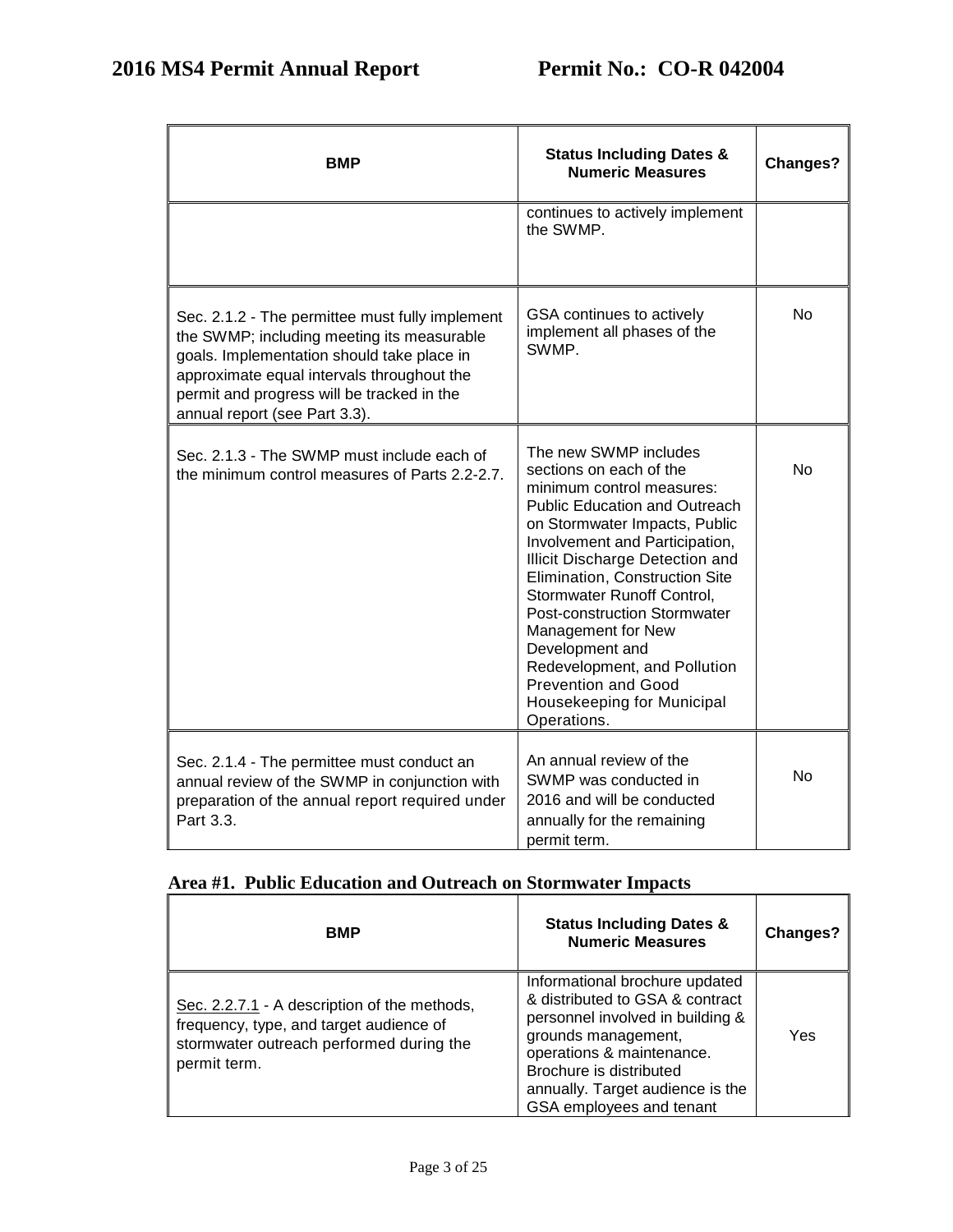| <b>BMP</b>                                                                                                                                                          | <b>Status Including Dates &amp;</b><br><b>Numeric Measures</b>                                                                                                                                                                        | <b>Changes?</b> |
|---------------------------------------------------------------------------------------------------------------------------------------------------------------------|---------------------------------------------------------------------------------------------------------------------------------------------------------------------------------------------------------------------------------------|-----------------|
|                                                                                                                                                                     | agencies that occupy the DFC.                                                                                                                                                                                                         |                 |
| Sec. 2.2.7.2 - A copy or representation of public<br>outreach materials provided to the target<br>audience(s).                                                      | See Attachment 2.                                                                                                                                                                                                                     | Yes             |
| Sec. 2.2.7.3 - An estimation of the number of<br>people expected to be reached by the program<br>over each year of the permit term.                                 | Information is distributed via<br>building managers, to the<br>tenant agencies. The estimated<br>daytime population of the DFC<br>is 6,000.                                                                                           | No              |
| Sec. 2.2.7.4 - The name or title of the person(s)<br>responsible for coordination and implementation<br>of the stormwater public education and<br>outreach program. | <b>Bill Fieselman, CPG</b><br><b>DFC Environmental Programs</b><br>Group.                                                                                                                                                             | No              |
| Storm Drain Catch Basin Marking: Mark storm<br>drain catch basins, as needed.                                                                                       | All storm drain catch basin<br>marking was completed in<br>2015. Markers are continually<br>replaced when they become<br>weathered or damaged. The<br>record of storm drain marker<br>replacement is kept in the<br>SWMP, Appendix C. | <b>No</b>       |

## **Area #2. Public Involvement and Participation**

| BMP                                                                                                    | <b>Status Including Dates &amp;</b><br><b>Numeric Measures</b>                                                                                                                                                                                                                                                                                                                                                                                                                                                                                                                                           | <b>Changes?</b> |
|--------------------------------------------------------------------------------------------------------|----------------------------------------------------------------------------------------------------------------------------------------------------------------------------------------------------------------------------------------------------------------------------------------------------------------------------------------------------------------------------------------------------------------------------------------------------------------------------------------------------------------------------------------------------------------------------------------------------------|-----------------|
| Sec. 2.3.5.1 - Documentation of any events or<br>other activities to clean up MS4 receiving<br>waters. | GSA developed a program to<br>evaluate the water quality in<br>McIntyre Gulch as it enters and<br>leaves the DFC. The McIntyre<br><b>Gulch Surface Water Sediment</b><br>Monitoring Work Plan was<br>implemented in 2015. Initially,<br>the Baseline Mapping and<br><b>Channel Characterization tasks</b><br>were undertaken, followed by<br>monthly stream flow and<br>erosion measurements for 12<br>months. The results of this<br>mapping and measurement<br>were compiled into the McIntyre<br><b>Gulch Surface Water Sediment</b><br>Monitoring, Baseline Mapping<br>and Annual Monitoring Report, | Yes             |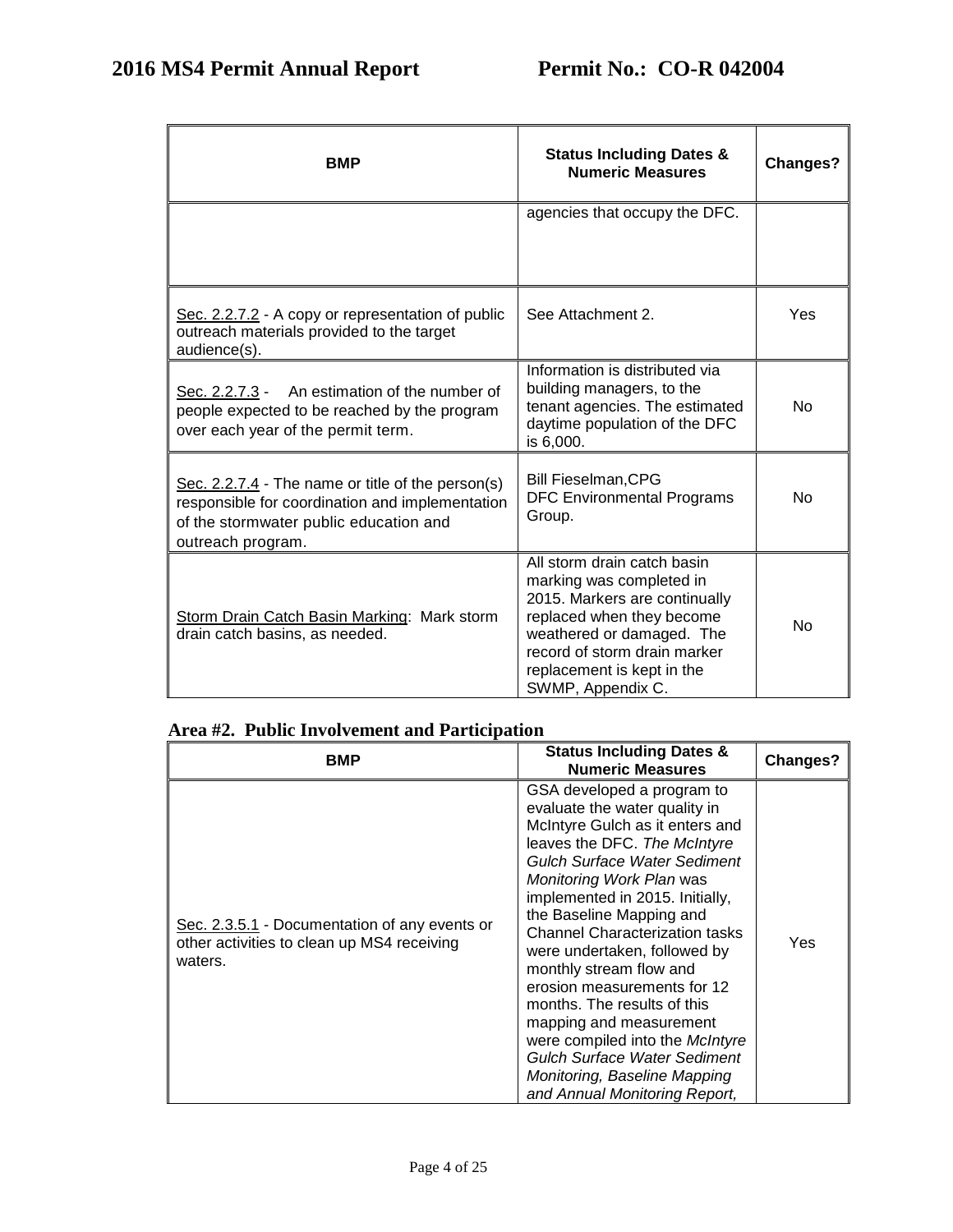| <b>BMP</b>                                                                                                                                                                                                                                      | <b>Status Including Dates &amp;</b><br><b>Numeric Measures</b>                                                                                                                                                                                                                                                                                                                                                                                                                                                                                                                                                                                                                                                                                                     | Changes? |
|-------------------------------------------------------------------------------------------------------------------------------------------------------------------------------------------------------------------------------------------------|--------------------------------------------------------------------------------------------------------------------------------------------------------------------------------------------------------------------------------------------------------------------------------------------------------------------------------------------------------------------------------------------------------------------------------------------------------------------------------------------------------------------------------------------------------------------------------------------------------------------------------------------------------------------------------------------------------------------------------------------------------------------|----------|
|                                                                                                                                                                                                                                                 | October 2016. This report was<br>provided to EPA for review.<br>EPA plans to use the findings of<br>this report to develop<br>requirements for the next MS4<br>permit term.                                                                                                                                                                                                                                                                                                                                                                                                                                                                                                                                                                                        |          |
|                                                                                                                                                                                                                                                 | Projects have been<br>implemented to determine if<br>constant flow observed in<br>outfalls on the DFC are caused<br>by groundwater intersecting the<br>storm sewer lines, or<br>undetermined discharges from<br>buildings. Also, projects have<br>been implemented to determine<br>if interior building drains are<br>connected to the sanitary sewer<br>system or the storm sewer<br>system in Buildings 45, 50, 55,<br>56, 57 and 810.                                                                                                                                                                                                                                                                                                                           |          |
| Sec. 2.3.5.2 - Documentation of any volunteer<br>activities conducted to help actively engage<br>residents and personnel at the Denver Federal<br>Center in understanding water resources and<br>how their activities can affect water quality. | During the summer months,<br>GSA sponsors a Farmers<br>Market on the DFC one day per<br>week. The Farmers Market is<br>open to the general public as<br>well as all personnel working on<br>the DFC. Periodically, GSA has<br>a booth at the Farmers Market,<br>which is staffed by volunteers,<br>to disseminate pertinent<br>information about the DFC to<br>interested parties. The same<br>information is distributed at the<br>Farmers Market as that<br>described in Section 2.2.7.1<br>above.<br>GSA also participated in the<br>annual Sustainability Expo held<br>on the DFC campus in June<br>2016. Information about<br>stormwater on the DFC was<br>disseminated to expo<br>attendees.<br>The documentation of these<br>activities can be submitted to | No       |
| Sec. $2.3.5.3$ - The name or title of the person(s)<br>responsible for coordination and implementation<br>of the stormwater public education and                                                                                                | EPA upon request.<br><b>Bill Fieselman, CPG</b><br><b>DFC Environmental Programs</b><br>Group                                                                                                                                                                                                                                                                                                                                                                                                                                                                                                                                                                                                                                                                      | No.      |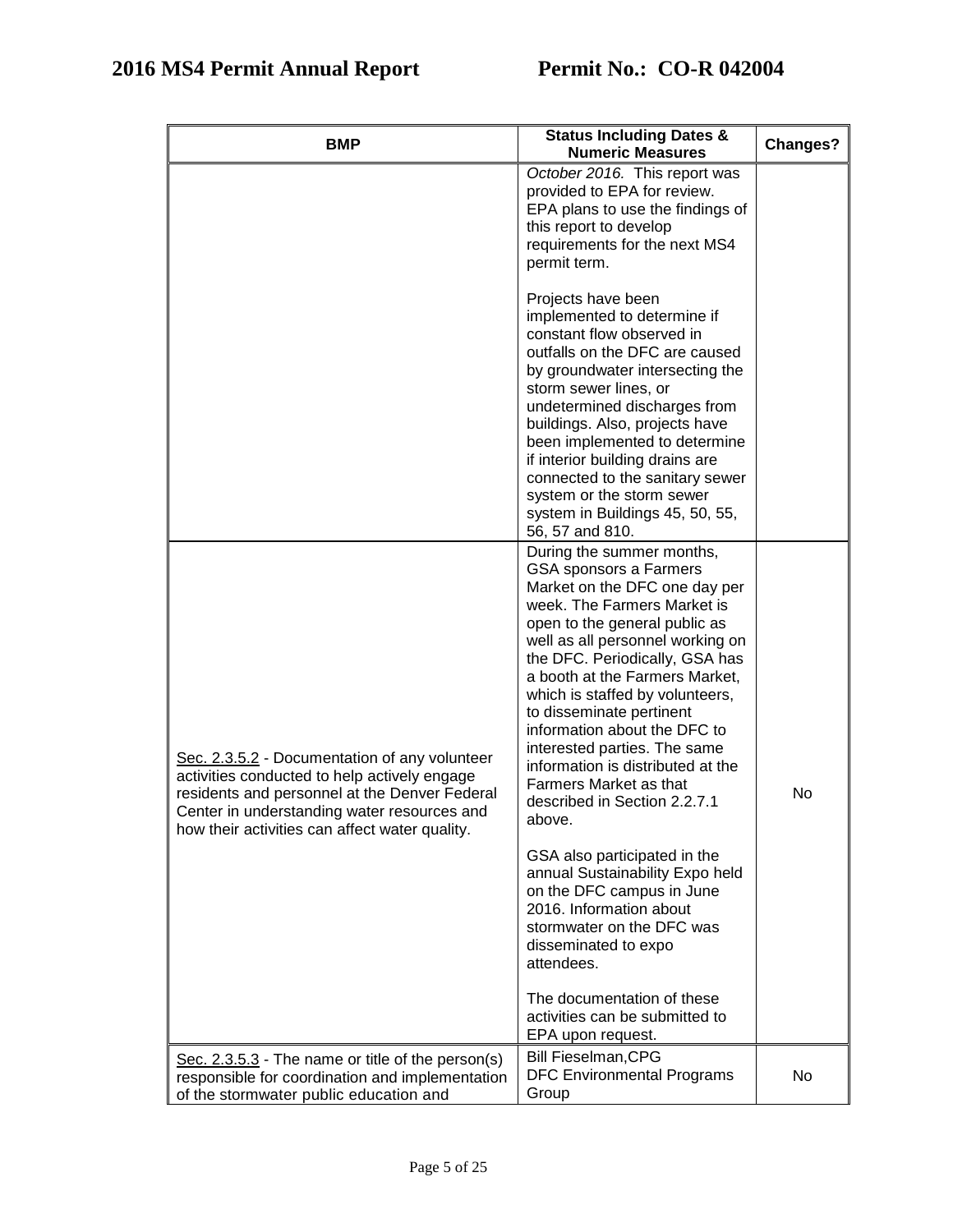| <b>BMP</b>                                                                                        | <b>Status Including Dates &amp;</b><br><b>Numeric Measures</b>                   | Changes? |
|---------------------------------------------------------------------------------------------------|----------------------------------------------------------------------------------|----------|
| outreach program.                                                                                 |                                                                                  |          |
| Storm Water Hotline:<br>Maintain and update as necessary, the hotline<br>material and procedures. | The hotline contact phone<br>number has been added to the<br>Stormwater brochure | No       |

| <b>BMP</b>                                                                                                                                                                                                                                                     | <b>Status Including Dates &amp;</b><br><b>Numeric Measures</b>                                                                                                                                                                                                                                                                                                                                                                                                                                                                                                                                                                                                                                                | Changes?  |
|----------------------------------------------------------------------------------------------------------------------------------------------------------------------------------------------------------------------------------------------------------------|---------------------------------------------------------------------------------------------------------------------------------------------------------------------------------------------------------------------------------------------------------------------------------------------------------------------------------------------------------------------------------------------------------------------------------------------------------------------------------------------------------------------------------------------------------------------------------------------------------------------------------------------------------------------------------------------------------------|-----------|
| Sec. 2.4.10.1 - A description of the program<br>used to detect and eliminate illicit discharges<br>into the MS4; including procedures for<br>detection, identification of sources, and removal<br>of non-stormwater discharges from the storm<br>sewer system. | The BMPs implemented to help<br>eliminate<br>detect<br>and<br>illicit<br>MS4<br>discharges<br>the<br>into<br>include:<br>• Maintain existing storm<br>sewer map.<br>• Plug or reroute floor drains<br>connected to the storm<br>sewer as they are<br>discovered.<br>• Perform annual dry-<br>weather screening survey<br>on storm sewer outfalls for<br>the presence of non-<br>stormwater discharges.<br>• Perform monthly<br>screening survey of<br>outfalls along the<br>Agricultural Ditch for the<br>presence of non-<br>stormwater discharges.<br>• Development of contract<br>language prohibiting non-<br>storm water discharges<br>• Assess non-storm water<br>discharges as they are<br>discovered. | <b>No</b> |
|                                                                                                                                                                                                                                                                | Documentation of these<br>activities can be submitted to<br>EPA upon request.                                                                                                                                                                                                                                                                                                                                                                                                                                                                                                                                                                                                                                 |           |
| Sec. 2.4.10.2 - A description of the location and<br>method of dry weather screening performed.                                                                                                                                                                | The dry weather screening is<br>performed by physically visiting<br>each stormwater outfall where it<br>discharges to McIntyre Gulch.<br>The screening is normally<br>conducted in August or<br>September of each year, after a<br>minimum of no measurable                                                                                                                                                                                                                                                                                                                                                                                                                                                   | <b>No</b> |

# **Area #3. Illicit Discharge Detection and Elimination**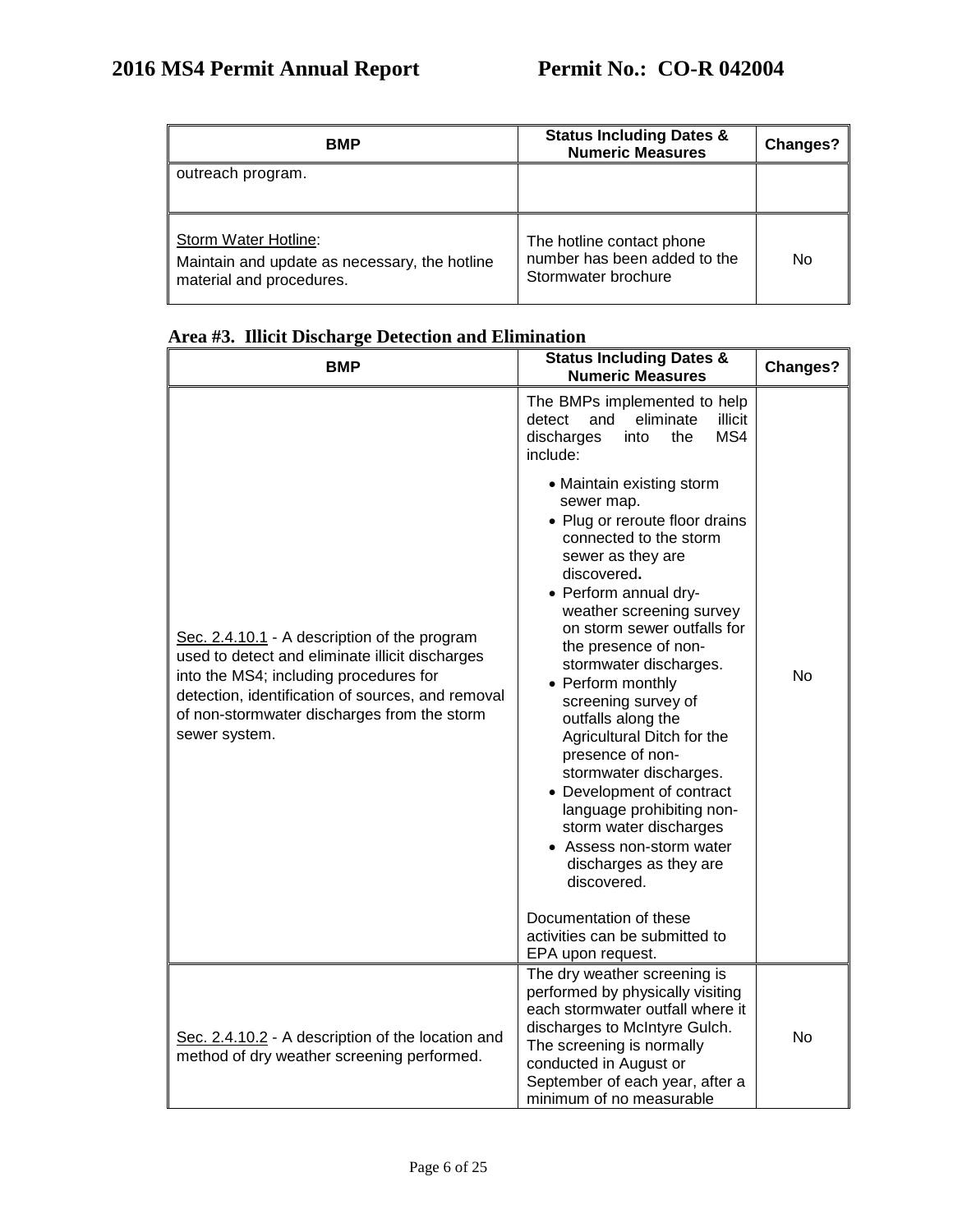| <b>BMP</b>                                                                                                                                                                                          | <b>Status Including Dates &amp;</b><br><b>Numeric Measures</b>                                                                                                                                                                                                                                                                                                                                                                                                                                                                                                                                                                        | Changes?  |
|-----------------------------------------------------------------------------------------------------------------------------------------------------------------------------------------------------|---------------------------------------------------------------------------------------------------------------------------------------------------------------------------------------------------------------------------------------------------------------------------------------------------------------------------------------------------------------------------------------------------------------------------------------------------------------------------------------------------------------------------------------------------------------------------------------------------------------------------------------|-----------|
|                                                                                                                                                                                                     | precipitation event 96 hours<br>prior to the screening event. At<br>each outfall, the discharge rate<br>(if any) is measured and<br>dissolved oxygen, conductivity,<br>temperature, pH, salinity and<br>turbidity are measured using<br>portable field instrumentation.<br>Attachment 3 - Dry Weather<br>Screening Results, presents the<br>results of this screening.                                                                                                                                                                                                                                                                |           |
| Sec. 2.4.10.3 - A description of illicit discharges<br>located and all actions taken to eliminate<br>sources of illicit discharges.                                                                 | DFC is in the process of<br>evaluating the constant flow<br>observed from several of the<br>storm sewer outfalls. It is<br>believed that the storm sewer<br>lines may be encountering the<br>groundwater table and the<br>observed flow is actually<br>groundwater. Investigation into<br>this flow is ongoing at the<br>present time.<br>Also, projects have been<br>implemented to determine if<br>interior building drains are<br>connected to the sanitary sewer<br>system or the storm sewer<br>system in Buildings 45, 50, 55,<br>56, 57 and 810.<br>At this time there are no other<br>known illicit discharges to the<br>MS4. | <b>No</b> |
| Sec. 2.4.10.4 - A description of training<br>materials used and the frequency at which<br>training was provided to the target audience(s)<br>on how to respond to reports of illicit<br>discharges. | Stormwater Management<br>Training consists of a 1 hour<br>video training session and is<br>provided annually. The training<br>can be viewed at the web<br>address shown on page 14 of<br>this annual report. See<br>Attachment 4 for 2016<br>attendees.                                                                                                                                                                                                                                                                                                                                                                               | Yes       |
| Sec. 2.4.10.5 - A description or citation of the<br>established ordinance or other regulatory<br>mechanism used to prohibit illicit discharges<br>into the MS4.                                     | As negotiated between GSA<br>and EPA in the new DFC<br>permit (CO-R 042004), Section<br>2.4.2 of the permit states:<br>"Effectively prohibit, through<br>regulatory mechanisms<br>available to GSA to prohibit<br>illicit discharges and illegal                                                                                                                                                                                                                                                                                                                                                                                      | No.       |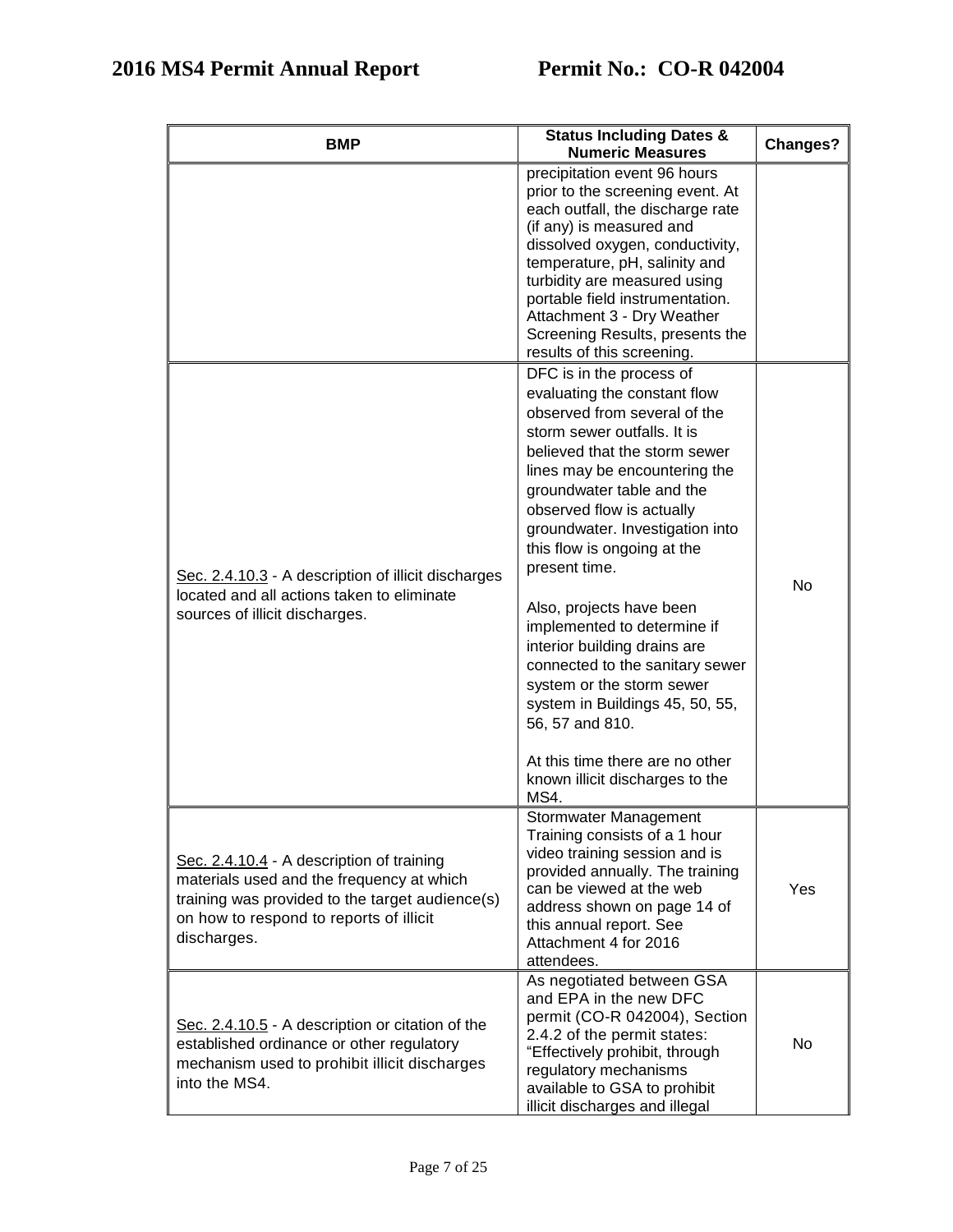| <b>BMP</b>                                                                                                                                                                                                                   | <b>Status Including Dates &amp;</b><br><b>Numeric Measures</b>                                                                                                                                                                                                                                                                                                                                                                                                                                                                                                                                                                                         | Changes?       |
|------------------------------------------------------------------------------------------------------------------------------------------------------------------------------------------------------------------------------|--------------------------------------------------------------------------------------------------------------------------------------------------------------------------------------------------------------------------------------------------------------------------------------------------------------------------------------------------------------------------------------------------------------------------------------------------------------------------------------------------------------------------------------------------------------------------------------------------------------------------------------------------------|----------------|
|                                                                                                                                                                                                                              | dumping to the MS4 which<br>includes, but is not limited to,<br>notifying EPA and entering into<br>a Federal Facility Compliance<br>Agreements with the federal<br>agencies." The purpose for this<br>type of regulatory mechanism<br>to prohibit illicit discharges into<br>the MS4 is because GSA has<br>no means of enacting<br>enforcement actions on its<br>tenants (i.e., other government<br>agencies). If illicit discharges<br>are identified by GSA, the<br>responsible party will be<br>required (through contractual<br>methods) to appropriately<br>respond to the discharge. If<br>that party does not respond,<br>EPA will be notified. |                |
| Sec. $2.4.10.6$ - A copy or excerpt from the<br>information management system used to track<br>illicit discharges.                                                                                                           | See Attachment 5.<br>No illicit discharges occurred<br>during the 2016 reporting<br>period.                                                                                                                                                                                                                                                                                                                                                                                                                                                                                                                                                            | N <sub>o</sub> |
| Sec. 2.4.10.7 - A description of the categories of<br>non-stormwater discharges evaluated as<br>potentially being significant contributors of<br>pollutants to the MS4 and any local controls<br>placed on these discharges. | DFC is in the process of<br>evaluating the constant flow<br>observed from several of the<br>storm sewer outfalls. It is<br>believed that the storm sewer<br>lines may be encountering the<br>groundwater table and the<br>observed flow is actually<br>groundwater. Investigation into<br>this flow is ongoing at the<br>present time. See response to<br>Section 2.4.10.3, above.                                                                                                                                                                                                                                                                     | Yes            |
| Sec. 2.4.10.8 - A description of the schedule<br>and/or progress in creating a complete storm<br>sewer map in the Denver Federal Center GIS.                                                                                 | A final storm sewer map was<br>completed in August 2015 and<br>revised in June 2016. This<br>map is a living document and<br>is anticipated to be updated on<br>a continuing basis.                                                                                                                                                                                                                                                                                                                                                                                                                                                                    | Yes            |

## **Area #4. Construction Site Storm Water Control**

| <b>BMP</b>                                                                                                                                         | <b>Status Including Dates &amp;</b><br><b>Numeric Measures</b>                                                                 | Changes? |
|----------------------------------------------------------------------------------------------------------------------------------------------------|--------------------------------------------------------------------------------------------------------------------------------|----------|
| Sec. 2.5.9.1 - A description of construction<br>activities which disturbed greater than or equal<br>to 5,000 square feet of land at the DFC during | During the 2016 term of this<br>permit, only one construction<br>activity took place on the DFC<br>that disturbed greater than | No.      |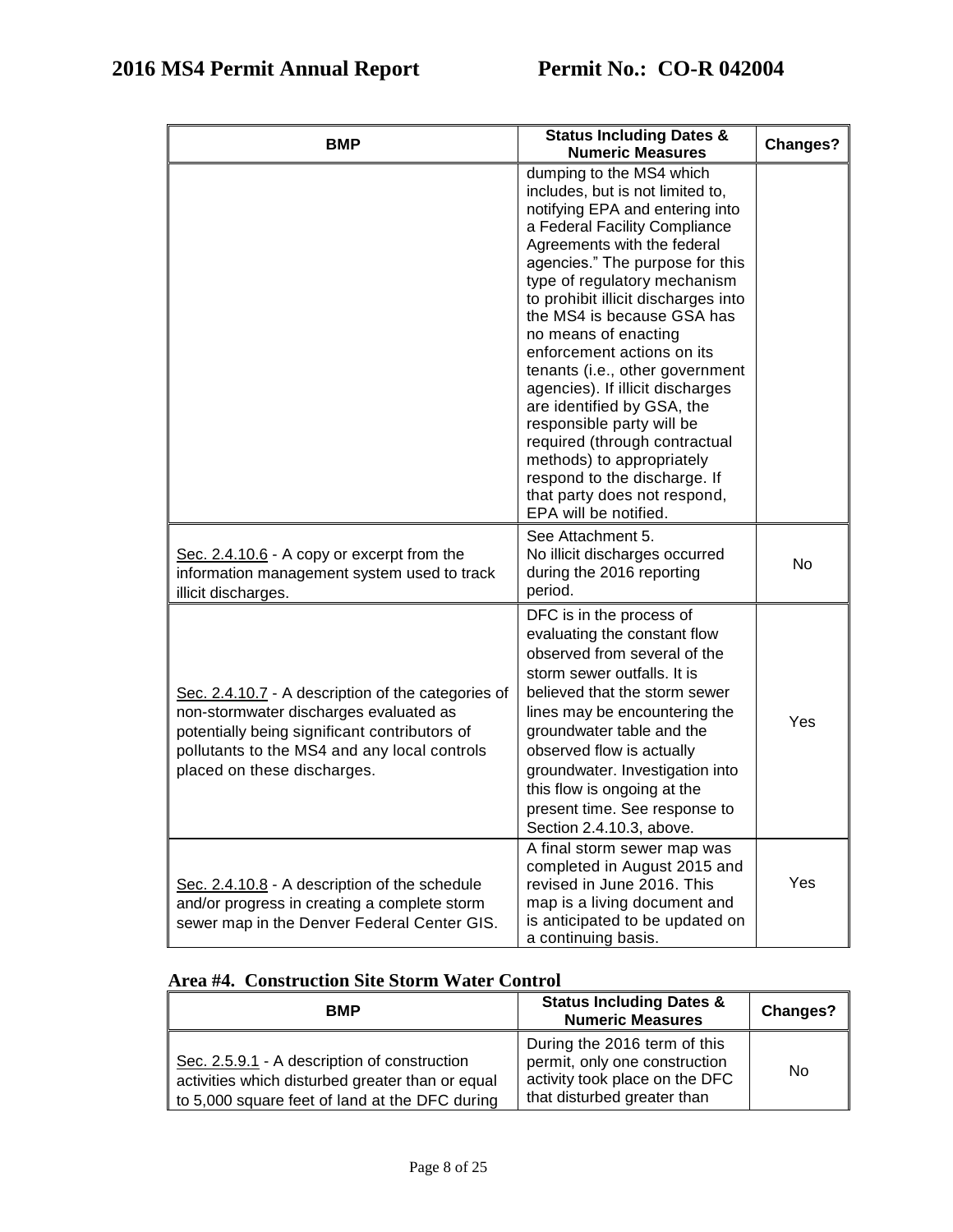| BMP                                                                                                                                                                                                                                                    | <b>Status Including Dates &amp;</b><br><b>Numeric Measures</b>                                                                                                                                                                                                                                                                                                                                                                                                                                                                                                | <b>Changes?</b> |
|--------------------------------------------------------------------------------------------------------------------------------------------------------------------------------------------------------------------------------------------------------|---------------------------------------------------------------------------------------------------------------------------------------------------------------------------------------------------------------------------------------------------------------------------------------------------------------------------------------------------------------------------------------------------------------------------------------------------------------------------------------------------------------------------------------------------------------|-----------------|
| the term of this permit.                                                                                                                                                                                                                               | 5,000 square feet of land. The<br>project is the Downing<br>Reservoir project. The<br>Downing Reservoir project is<br>a CDPHE Consent Order<br>remediation of contaminated<br>soils and sediments at a site<br>on the eastern boundary of<br>the DFC. The project is<br>anticipated to be completed in<br>the spring of 2018 and while it<br>will disturb greater than 5,000<br>square feet of land at the<br>DFC, it is not anticipated to<br>convert greater than 5,000<br>square feet of land from a<br>permeable to an impermeable<br>surface.            |                 |
| Sec. 2.5.9.2 - A description or citation of the<br>established ordinance or other regulatory<br>mechanism used to require erosion and<br>sediment controls.                                                                                            | The GSA Region 8<br><b>Stormwater Management</b><br><b>Environmental Procedure (See</b><br>Attachment 6) is included as a<br>requirement in every DFC<br>contract that has the potential<br>to disturb greater than 5,000<br>square feet of land surface<br>and impact stormwater runoff.<br>The DFC Dig Permit<br>procedure is required for all<br>projects that disturb any<br>amount of soil. As part of this<br>Dig Permit procedure,<br>appropriate erosion control<br>BMPs are also required for soil<br>disturbance of less than 5,000<br>square feet. | No              |
| Sec. 2.5.9.3 - A description of the sanctions and<br>enforcement mechanisms the DFC uses to<br>ensure that construction activities disturbing<br>equal to or greater than 5,000 square feet of<br>land are in compliance with the terms of the<br>CGP. | (See Attachment 6)<br><b>GSA Region 8 Stormwater</b><br>Management Environmental<br>Procedure. Also, the<br>stormwater runoff controls are<br>included in the contract. For<br>appropriate size contracts the<br>contractor must apply for EPA<br>Notice of Intent (NOI). If the<br>contractor does not comply<br>with contract requirements, a<br>show cause letter or<br>termination of the contract may<br>take place.                                                                                                                                     | No              |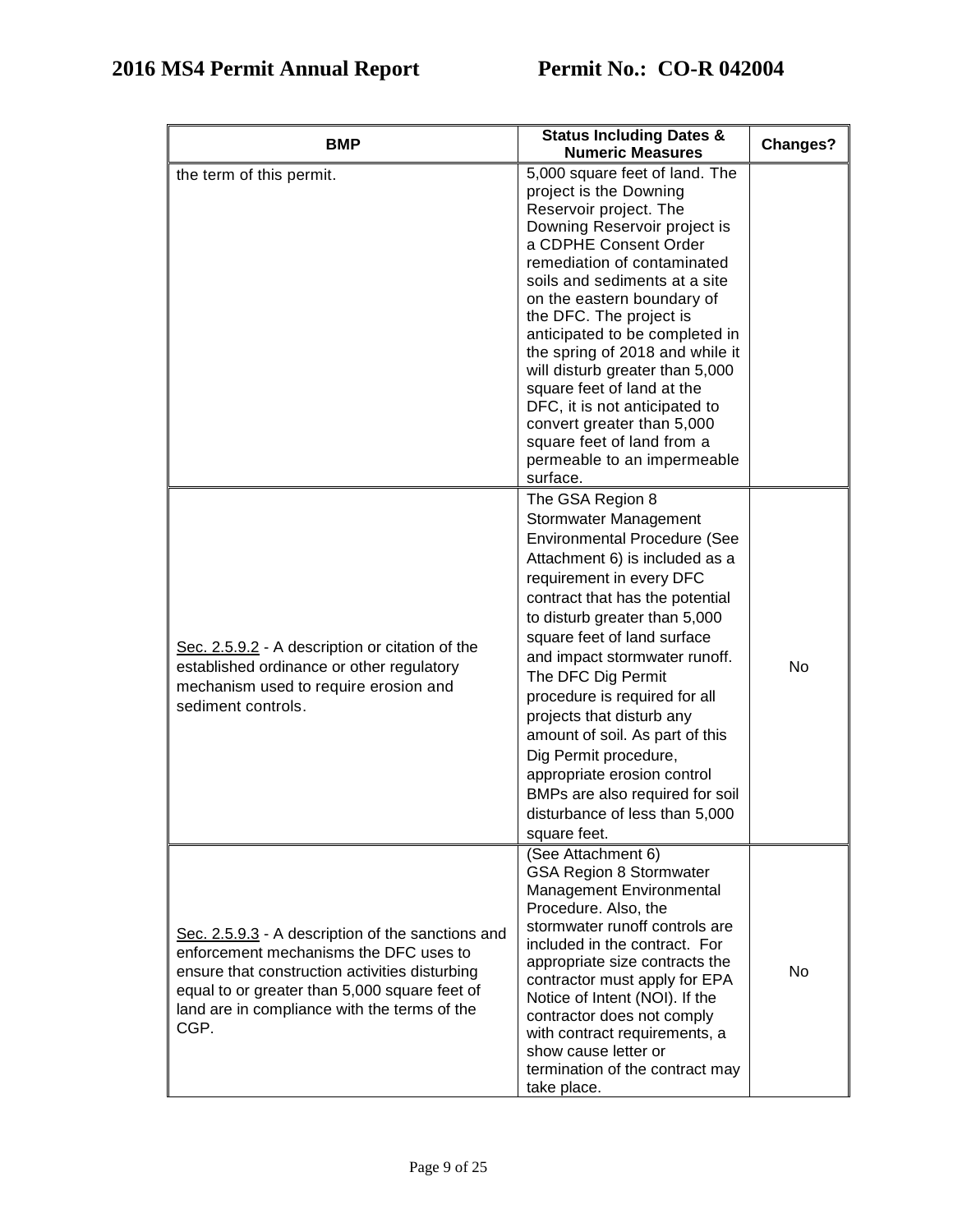| <b>BMP</b>                                                                                                                                                                                                                                             | <b>Status Including Dates &amp;</b><br><b>Numeric Measures</b>                                                                                                                                                                                                                                                                                                                                                                                                                                                                                                                                                                                                                                                                                                                                                                                                            | Changes? |
|--------------------------------------------------------------------------------------------------------------------------------------------------------------------------------------------------------------------------------------------------------|---------------------------------------------------------------------------------------------------------------------------------------------------------------------------------------------------------------------------------------------------------------------------------------------------------------------------------------------------------------------------------------------------------------------------------------------------------------------------------------------------------------------------------------------------------------------------------------------------------------------------------------------------------------------------------------------------------------------------------------------------------------------------------------------------------------------------------------------------------------------------|----------|
| Sec. 2.5.9.4 - A description of the procedures<br>for site plan review, including the review of pre-<br>construction site plans, which incorporate<br>consideration of potential water quality impacts<br>and applicable contract language.            | For projects disturbing greater<br>than 5,000 square feet of land<br>surface GSA requires that<br>EISA requirements apply. The<br>entire DFC stormwater flow<br>regime has been modeled to<br>assist with this. When<br>contractors submit design<br>documents to GSA, the design<br>review incorporates evaluation<br>of the MS4/stormwater design.<br>For projects where the design<br>exceeds GSA DFC in-house<br>expertise, an independent<br>third-party is contracted to<br>review the design.                                                                                                                                                                                                                                                                                                                                                                      | No       |
| Sec. 2.5.9.5 - A description of the procedures<br>for receipt and consideration of information<br>submitted by the public.                                                                                                                             | An emergency response<br>hotline (303-236-2911) already<br>exists at the DFC for reporting<br>spills, security issues, or<br>anything else deemed worthy<br>of investigation. GSA EPG<br>personnel educate DFC<br>employees through use of the<br>storm water brochure that the<br>existing hotline can also be<br>used for reporting situations of<br>concern with respect to storm<br>water management at the<br>DFC. When a hotline call is<br>received, security personnel<br>are dispatched to investigate.<br>In addition, security personnel<br>have been instructed to<br>contact GSA EPG personnel<br>regarding any calls received to<br>the hotline that pertain to<br>environmental issues, such as<br>dumping, erosion problems,<br>leaking vehicles, etc. Each call<br>to the hotline is documented<br>and GSA EPG personnel will<br>follow up on each call. | No       |
| Sec. 2.5.9.6 - A description of the procedures<br>for site inspection, including how sites will be<br>prioritized for inspection, including<br>documentation of the frequency of site<br>inspections and methods for prioritizing site<br>inspections. | GSA personnel have<br>developed procedures to<br>prioritize sites for inspection,<br>and assign responsibility for<br>inspections of construction<br>sites to ensure that contractors<br>are correctly and fully<br>implementing the BMPs in<br>their approved E&SC plans. It                                                                                                                                                                                                                                                                                                                                                                                                                                                                                                                                                                                             | No.      |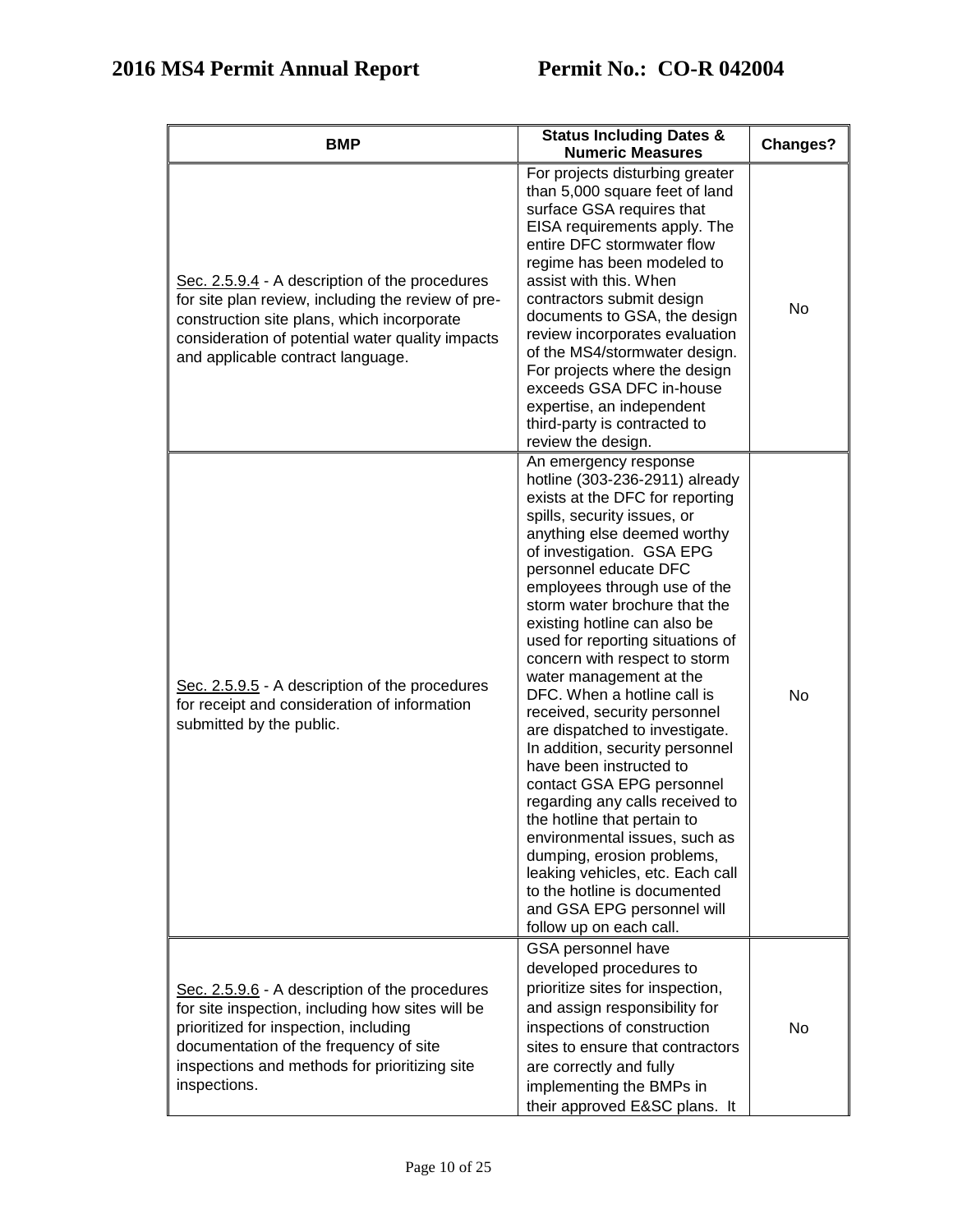| <b>BMP</b>                                                                                                                                                                                                                                              | <b>Status Including Dates &amp;</b><br><b>Numeric Measures</b>                                                                                                                                                                                                                                                                                                                                            | Changes?       |
|---------------------------------------------------------------------------------------------------------------------------------------------------------------------------------------------------------------------------------------------------------|-----------------------------------------------------------------------------------------------------------------------------------------------------------------------------------------------------------------------------------------------------------------------------------------------------------------------------------------------------------------------------------------------------------|----------------|
|                                                                                                                                                                                                                                                         | should be noted that there is<br>usually not enough<br>construction activity taking<br>place at one time to warrant<br>prioritizing their inspection.<br>Rather, inspections are<br>performed on the one (or<br>occasionally more than one)<br>construction site(s), as<br>necessary. Contractors are<br>required to submit all<br>inspection forms as part of<br>their project document<br>deliverables. |                |
| Sec. 2.5.9.7 - Documentation of annual training<br>provided to contracting office representatives,<br>regarding the maintenance and installation of<br>BMPs for construction stormwater control and<br>the terms of the construction stormwater permit. | See response to Section<br>2.4.10.4 above. See<br>Attachment 4 for 2016<br>attendees.                                                                                                                                                                                                                                                                                                                     | N <sub>o</sub> |
| Sec. $2.5.9.8$ - The name or title of the person(s)<br>responsible for coordination and implementation<br>of the construction site runoff control program.                                                                                              | <b>Bill Fieselman, CPG</b><br><b>DFC Environmental Programs</b><br>Group.                                                                                                                                                                                                                                                                                                                                 | N <sub>o</sub> |

## **Area #5. Post-Construction Storm Water Management for New Development and Redevelopment**

| <b>BMP</b>                                                                                                                                                                                                                                                                                                                                                                            | <b>Status Including Dates &amp;</b><br><b>Numeric Measures</b>                                          | <b>Changes?</b> |
|---------------------------------------------------------------------------------------------------------------------------------------------------------------------------------------------------------------------------------------------------------------------------------------------------------------------------------------------------------------------------------------|---------------------------------------------------------------------------------------------------------|-----------------|
| Sec. 2.6.9.1 - A description of the program to<br>ensure that hydrologic endpoints are evaluated<br>for new development and re-development<br>projects as required in Part 2.6.1 and the<br>mechanism used to review the adequacy of<br>permanent stormwater control measures.                                                                                                        | See Attachment 6) - GSA<br>Region 8 Stormwater<br>Management Environmental<br>Procedure (Section 6.3).  | No.             |
| Sec. 2.6.9.2 - A description of the review<br>procedures and the assumptions provided to<br>ensure the long-term operation and<br>maintenance of permanent stormwater control<br>measures, including an excerpt from any data<br>management system that includes maintenance<br>requirements and schedules for permanent<br>stormwater control measures installed during<br>the year. | See Attachment 6) - GSA<br>Region 8 Stormwater<br>Management Environmental<br>Procedure (Section 6.3j). | No              |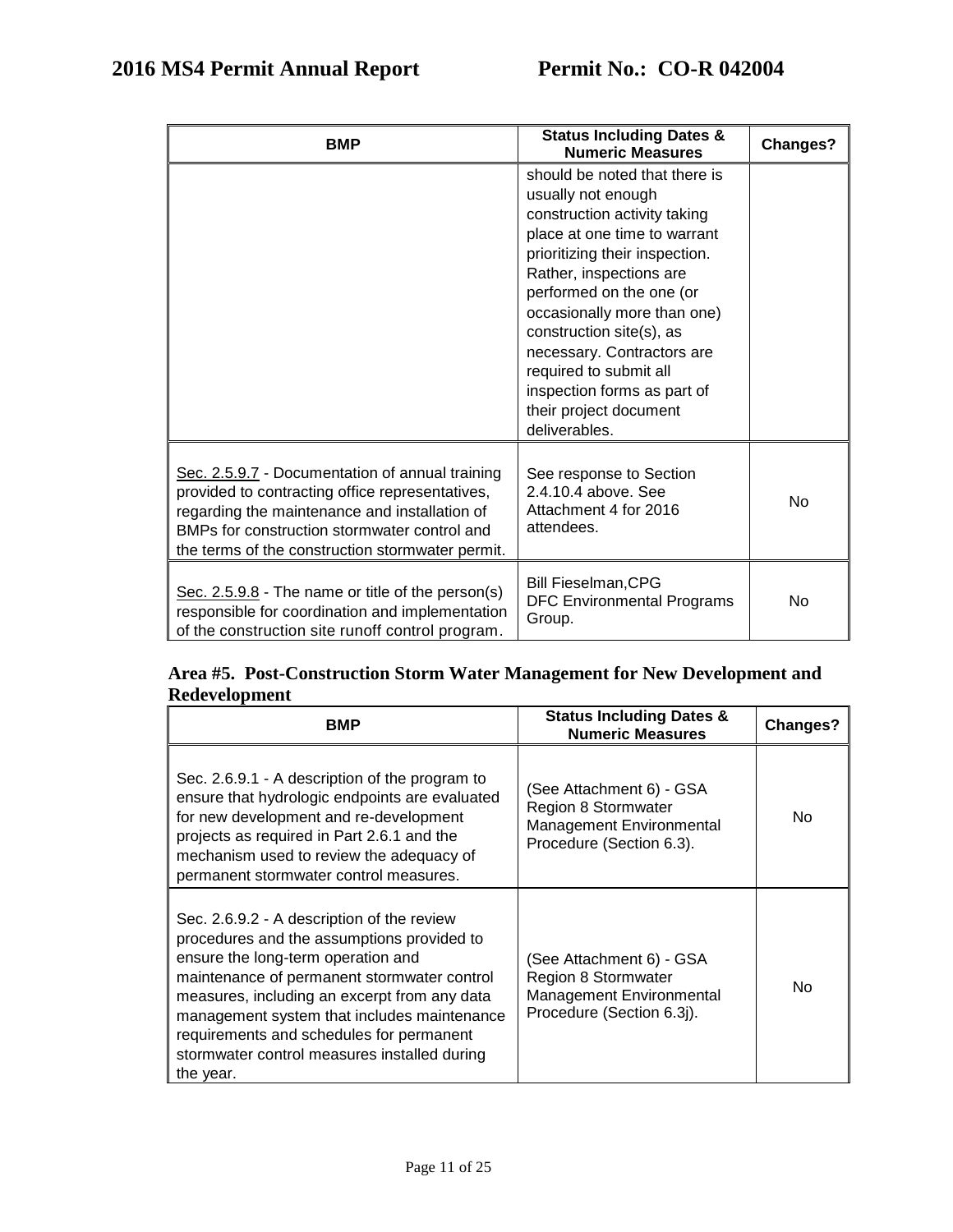| BMP                                                                                                                                                                                                                                                                                         | <b>Status Including Dates &amp;</b><br><b>Numeric Measures</b>                                                                                                                                                                                                                                                                                                                                                                                                                                                                                                                                                                                                                                                                                                                                                                                                                                         | <b>Changes?</b> |
|---------------------------------------------------------------------------------------------------------------------------------------------------------------------------------------------------------------------------------------------------------------------------------------------|--------------------------------------------------------------------------------------------------------------------------------------------------------------------------------------------------------------------------------------------------------------------------------------------------------------------------------------------------------------------------------------------------------------------------------------------------------------------------------------------------------------------------------------------------------------------------------------------------------------------------------------------------------------------------------------------------------------------------------------------------------------------------------------------------------------------------------------------------------------------------------------------------------|-----------------|
| Sec. 2.6.9.3 - A description of the process used<br>to ensure that all DFC contracts initiated after<br>the effective date of the permit contain language<br>which requires the installation of permanent<br>stormwater control measures and an excerpt of<br>applicable contract language. | When a GSA scope of work<br>(SOW) is developed for a<br>project, the Contracting Officer<br>is required to attach all<br>applicable procedures to the<br>SOW. When the project is<br>awarded; the SOW and all<br>attachments become part of the<br>contract requirements. For<br>projects that disturb soil or in<br>any way have the potential to<br>impact stormwater discharge,<br>the GSA Region 8 Stormwater<br>Management Environmental<br>Procedure (See Attachment 6)<br>is included. This process was<br>initiated in 2010 and continues<br>to be updated as needed (latest<br>update is July 2012. Section 6.3<br>of the Stormwater Management<br><b>Environmental Procedure</b><br>discusses construction site<br>stormwater design, runoff<br>control and post construction<br>stormwater management.<br>GSA has no control over<br>contracting performed by other<br>agencies on the DFC. | No              |
| Sec. 2.6.9.4 - A description of any activities to<br>include requirements or planning for permanent<br>stormwater control measures in the natural<br>resource plan.                                                                                                                         | The DFC does not have a<br>natural resource plan. It does<br>have a sitewide Master Plan<br>which has gone through NEPA<br>review as an EA. This plan<br>documents the future<br>development of the site and<br>includes stormwater control.                                                                                                                                                                                                                                                                                                                                                                                                                                                                                                                                                                                                                                                           | No              |
| Sec. 2.6.9.5 - The name or title of the person(s)<br>responsible for coordination and implementation<br>of the post-construction stormwater<br>management program.                                                                                                                          | <b>Bill Fieselman, CPG</b><br><b>DFC Environmental Programs</b><br>Group                                                                                                                                                                                                                                                                                                                                                                                                                                                                                                                                                                                                                                                                                                                                                                                                                               | No              |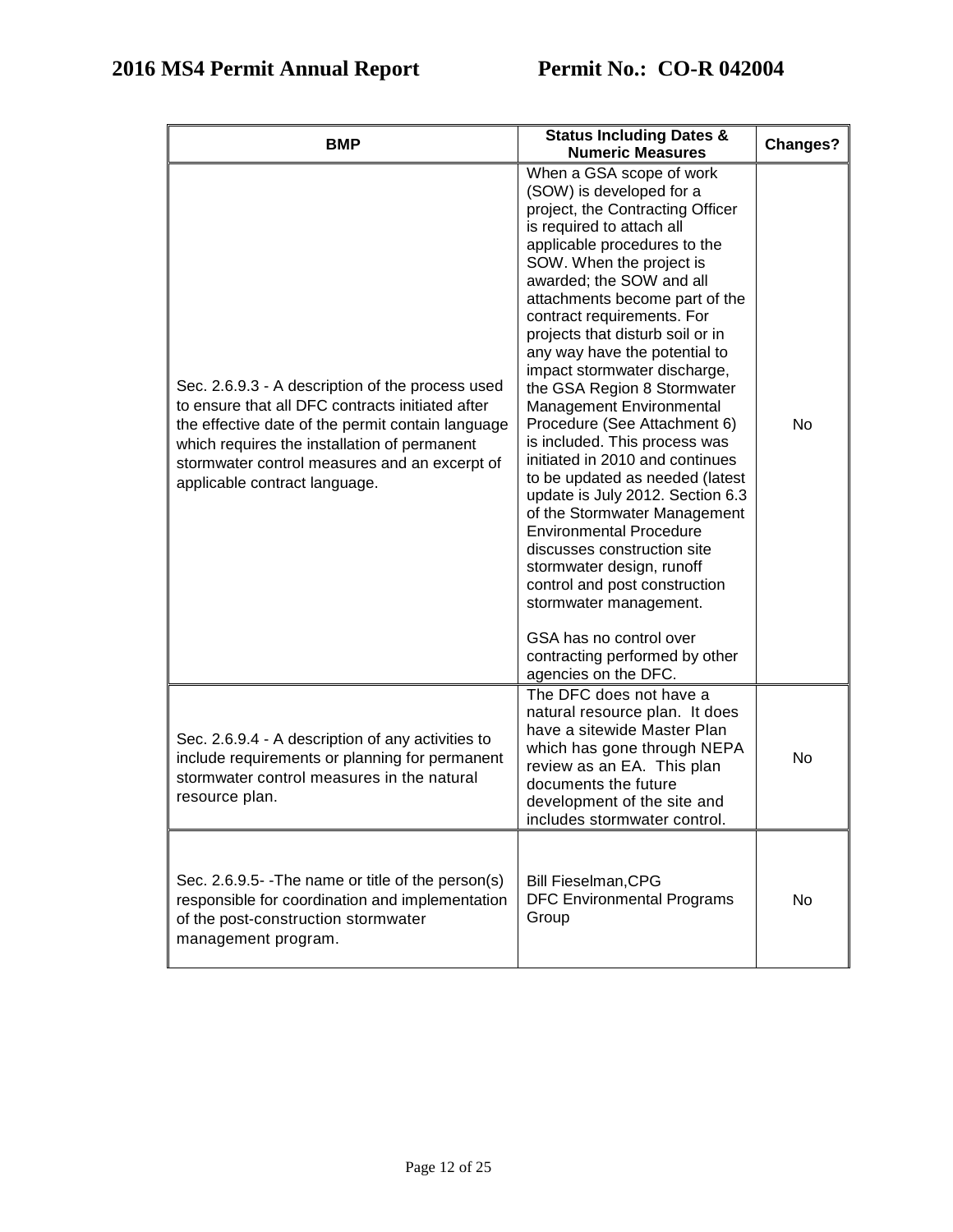## **Area #6. Pollution Prevention/Good Housekeeping for Municipal Operations**

**Note:** All best management practices covered in Area #6: Pollution Prevention/Good Housekeeping BMP's for Municipal Operations have been incorporated into the DFC Sustainability and Environmental Management System.

| разшишени у ана Ентириппенца тианадентент рузкени.<br><b>BMP</b>                                                                                                                                                                                                                   | <b>Status Including Dates &amp;</b><br><b>Numeric Measures</b>                                                                                                                                                                                                                                                                                                                                                                                                                                                                                                                                                                                                                                                                                                                                                                                                                                                                           | <b>Changes?</b> |
|------------------------------------------------------------------------------------------------------------------------------------------------------------------------------------------------------------------------------------------------------------------------------------|------------------------------------------------------------------------------------------------------------------------------------------------------------------------------------------------------------------------------------------------------------------------------------------------------------------------------------------------------------------------------------------------------------------------------------------------------------------------------------------------------------------------------------------------------------------------------------------------------------------------------------------------------------------------------------------------------------------------------------------------------------------------------------------------------------------------------------------------------------------------------------------------------------------------------------------|-----------------|
| Sec. 2.7.11.1 - A description of the contents<br>and frequency of the training program (see<br>Part 2.7.1) for municipal personnel and a list<br>of the personnel or positions trained during<br>the term of the permit.                                                           | The DFC Stormwater<br>Management Training is provided<br>via online video. See the web<br>address shown on page 14 of this<br>annual report. This training is<br>required annually. See<br>Attachment 4.                                                                                                                                                                                                                                                                                                                                                                                                                                                                                                                                                                                                                                                                                                                                 | Yes             |
| Sec. 2.7.11.2 - A description of the evaluation<br>performed on the street cleaning operations,<br>catch basin cleaning operations, and street<br>sanding/salt practices and any measures<br>taken as a result of the evaluation to minimize<br>negative impacts to water quality. | The DFC grounds maintenance<br>contract was re-competed and<br>awarded during the 2013 permit<br>year. The new contract requires<br>that the contractor:<br>• Perform street sweeping of<br>the entire DFC twice per year.<br>• Clean out all storm water<br>catch basins in need of<br>cleaning once per year, with<br>an option to perform a second<br>cleaning per year if needed.<br>• Conduct annual training<br>amongst their employees for<br>street sanding/de-icer<br>application; and<br>pesticide/herbicide<br>application, and<br>• Submit records of the street<br>sweeping and catch basin<br>cleaning events; and the<br>street sanding/de-icer and<br>pesticide/herbicide application<br>training events, to the DFC<br><b>Contracting Officers</b><br>Representative (COR), who<br>will provide them to the<br><b>Environmental Programs</b><br>Group (EPG) for inclusion in<br>the SWMP and MS4 file<br>documentation. | <b>No</b>       |
| Sec. 2.7.11.3 - A description of how<br>maintenance activities are tracked for<br>permanent stormwater control measures.                                                                                                                                                           | See response to Section 2.7.11.2,<br>above.                                                                                                                                                                                                                                                                                                                                                                                                                                                                                                                                                                                                                                                                                                                                                                                                                                                                                              | <b>No</b>       |
| Hazardous Material Storage:<br>Maintain existing procedures and update, as<br>necessary thereby meeting all RCRA                                                                                                                                                                   | Maintained and Current. The DFC<br>Hazardous Waste Program was<br>audited by CDPHE in March<br>2014, with no significant                                                                                                                                                                                                                                                                                                                                                                                                                                                                                                                                                                                                                                                                                                                                                                                                                 | No.             |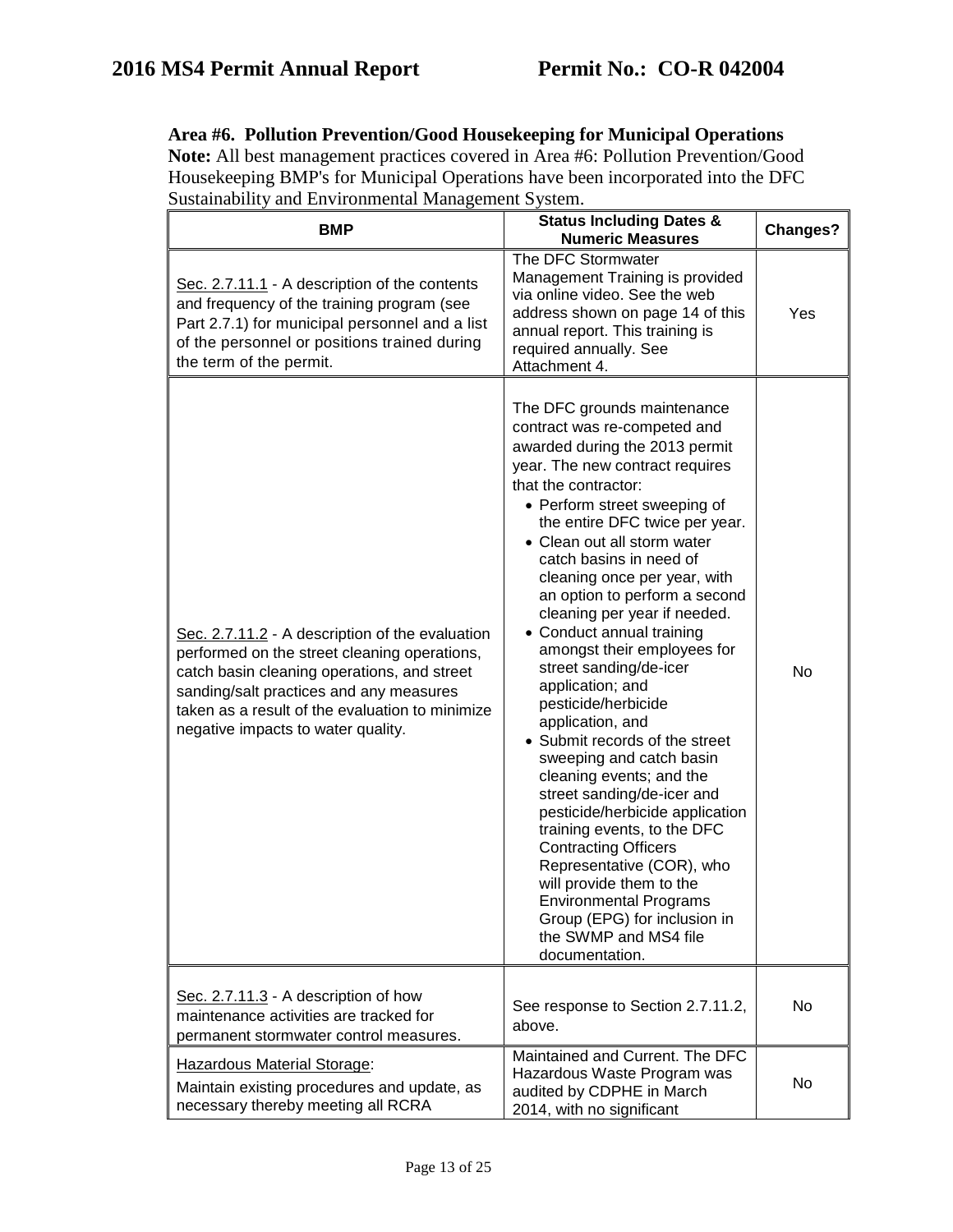| <b>BMP</b>                                                                                                                                                                                 | <b>Status Including Dates &amp;</b><br><b>Numeric Measures</b>                                                                                                                                                                                                                                                                                                                                                                                                           | <b>Changes?</b> |
|--------------------------------------------------------------------------------------------------------------------------------------------------------------------------------------------|--------------------------------------------------------------------------------------------------------------------------------------------------------------------------------------------------------------------------------------------------------------------------------------------------------------------------------------------------------------------------------------------------------------------------------------------------------------------------|-----------------|
| requirements. Evaluate program effectiveness<br>and plan for the next term.                                                                                                                | violations found. Though GSA<br>had all of its paperwork (e.g.<br>manifests) at the conclusion of<br>the inspection, GSA had to<br>acquire a couple of the manifests<br>during the inspection.                                                                                                                                                                                                                                                                           |                 |
| <b>Spill Response:</b><br>Update and maintain both the SPCC plan and<br>the Emergency Response Plan, as necessary.<br>Evaluate program effectiveness and plan for<br>the next term.<br>. . | The RCRA Emergency Response<br>Procedures document (for the<br>hazardous waste storage areas)<br>was updated in November 2016.<br>The SPCC plan was last updated<br>in November 2011 and was<br>scheduled to be updated in late<br>2016. However, it is still being<br>developed due to the addition of<br>elevator hydraulic oil tanks and<br>used oil storage in drums. Also,<br>GSA is clarifying the exact<br>responsibility for some specific<br>items in the SPCC. | Yes             |

Training video web address:<http://www.gsa.gov/portal/content/114575#videoContainer>  $\frac{1}{3}$  (in the bottom  $1/3$ <sup>rd</sup> of the page click on "Stormwater Training"

## **General Requirements**

| <b>BMP</b>                                                                                                                                                                                                                                                                                                                                                                                                                                                                                                                                                                                                                                                                                                                                                                                | <b>Status Including Dates &amp;</b><br><b>Numeric Measures</b>                                                                                                                                                                                                                                                                                                                                                                                                                                                                                                                                                                                                                                                                                                                                                      | Changes? |
|-------------------------------------------------------------------------------------------------------------------------------------------------------------------------------------------------------------------------------------------------------------------------------------------------------------------------------------------------------------------------------------------------------------------------------------------------------------------------------------------------------------------------------------------------------------------------------------------------------------------------------------------------------------------------------------------------------------------------------------------------------------------------------------------|---------------------------------------------------------------------------------------------------------------------------------------------------------------------------------------------------------------------------------------------------------------------------------------------------------------------------------------------------------------------------------------------------------------------------------------------------------------------------------------------------------------------------------------------------------------------------------------------------------------------------------------------------------------------------------------------------------------------------------------------------------------------------------------------------------------------|----------|
| 3.1.1 - Not later than three years from the<br>effective date of this permit, the permittee<br>must develop a program to evaluate the<br>water quality in McIntyre Gulch, as it both<br>enters and leaves the DFC. This program<br>shall at a minimum include evaluations of<br>streambank stabilization, and water quality.<br>The water quality monitoring program may<br>include indicators such as chemical<br>monitoring, assessment of<br>macroinvertebrates or other aquatic life, or<br>watershed assessment of river stability and<br>sediment supply, provided that the<br>monitoring program provides meaningful<br>data to evaluate the effectiveness of the<br>stormwater management program. The<br>permittee is responsible for evaluating data<br>for analysis of trends; | GSA developed a program to<br>evaluate the water quality in<br>McIntyre Gulch as it enters and<br>leaves the DFC. The McIntyre<br><b>Gulch Surface Water Sediment</b><br>Monitoring Work Plan was<br>implemented in 2015. Initially, the<br>Baseline Mapping and Channel<br>Characterization tasks were<br>undertaken, followed by monthly<br>stream flow and erosion<br>monitoring measurements for 12<br>months. The results of this<br>mapping and measurement were<br>compiled into the McIntyre Gulch<br>Surface Water Sediment<br>Monitoring, Baseline Mapping<br>and Annual Monitoring Report,<br>October 2016. This report was<br>provided to EPA for review. EPA<br>plans to use the findings of this<br>report to develop requirements for<br>the next MS4 permit term.<br>Projects have been implemented | Yes      |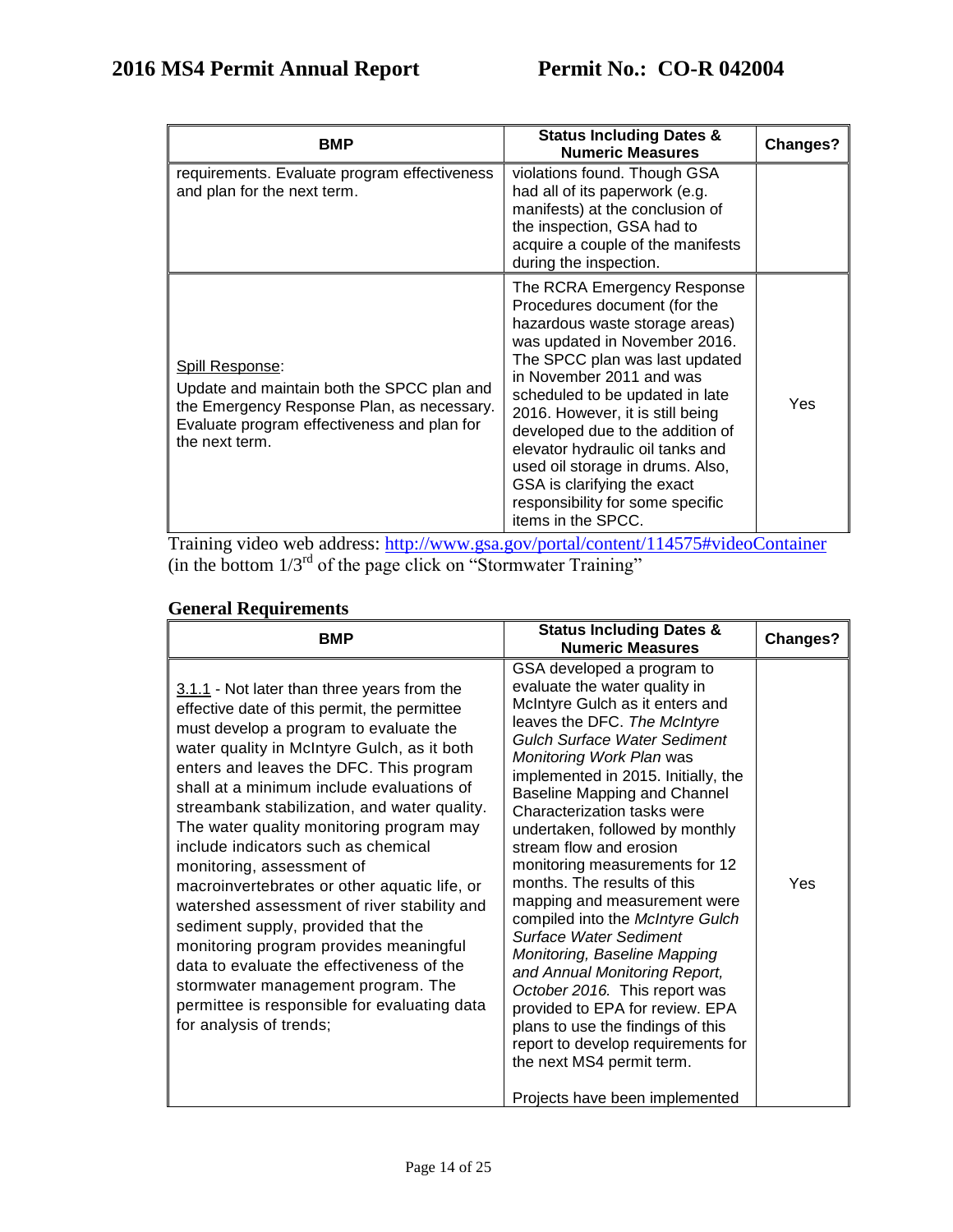| <b>BMP</b>                                                                                                                                                                                                                                                                                                                                                                                                                                                                                                                                                                                                                                                                                                                                                 | <b>Status Including Dates &amp;</b><br><b>Numeric Measures</b>                                                                                                                                                                                                                                                                                                                                      | <b>Changes?</b> |
|------------------------------------------------------------------------------------------------------------------------------------------------------------------------------------------------------------------------------------------------------------------------------------------------------------------------------------------------------------------------------------------------------------------------------------------------------------------------------------------------------------------------------------------------------------------------------------------------------------------------------------------------------------------------------------------------------------------------------------------------------------|-----------------------------------------------------------------------------------------------------------------------------------------------------------------------------------------------------------------------------------------------------------------------------------------------------------------------------------------------------------------------------------------------------|-----------------|
|                                                                                                                                                                                                                                                                                                                                                                                                                                                                                                                                                                                                                                                                                                                                                            | to determine if constant flow<br>observed in outfalls on the DFC<br>are caused by groundwater<br>intersecting the storm sewer lines,<br>or undetermined discharges from<br>buildings. Also, projects have<br>been implemented to determine if<br>interior building drains are<br>connected to the sanitary sewer<br>system or the storm sewer<br>system in Buildings 45, 50, 55,<br>56, 57 and 810. |                 |
| 3.1.2 - The permittee must send a description<br>of the water quality monitoring program to<br>EPA with the Annual Report for year 3 of this<br>permit term. Programs will be assessed by<br>EPA Region 8 to determine whether the<br>program meets the goals of this permit and<br>whether the data is being collected and<br>reported in compliance with EPA test<br>procedures approved under 40 CFR Part<br>136; and                                                                                                                                                                                                                                                                                                                                   | See above status.<br>The work plan described above<br>was submitted to EPA on<br>February 26, 2015. EPA<br>provided minor comments on<br>the work plan and GSA began<br>implementation of the work plan<br>in the fall of 2015. The<br>evaluation and monitoring<br>detailed in the work plan<br>extends through the permit term.                                                                   | Yes             |
| 3.1.3 - The permittee must develop a vision<br>and/or design guidelines for McIntyre Gulch<br>which define how it can be re-configured,<br>conserved, and managed as a high quality<br>receiving water and as an amenity for the<br>Denver Federal Center within 3 years of the<br>effective date of this permit. This could include<br>a vision for how to reconstruct channels to<br>include meanders, drop structures, and to<br>utilize and enhance the function of the existing<br>wetlands. This could also include a vision of<br>how to connect McIntyre Gulch to existing<br>pedestrian corridors or to provide alternative<br>access points so it could be utilized as a<br>recreational amenity for the Denver Federal<br>Center if so desired. | A vision for McIntyre Gulch was<br>developed and submitted with the<br>2014 MS4 annual report. See<br>Attachment 7.<br>The results of the McIntyre Gulch<br>study, described above in Section<br>3.1.1; and the subsequent<br>requirements of the new MS4<br>permit, may impact the vision for<br>the reaches of the gulch that have<br>not received enhancement in the<br>past.                    | Yes             |

## **2. Results**

Documentation of information collected and analyzed, during the reporting period can be submitted to EPA upon request.

## **3. Inspections and Enforcement**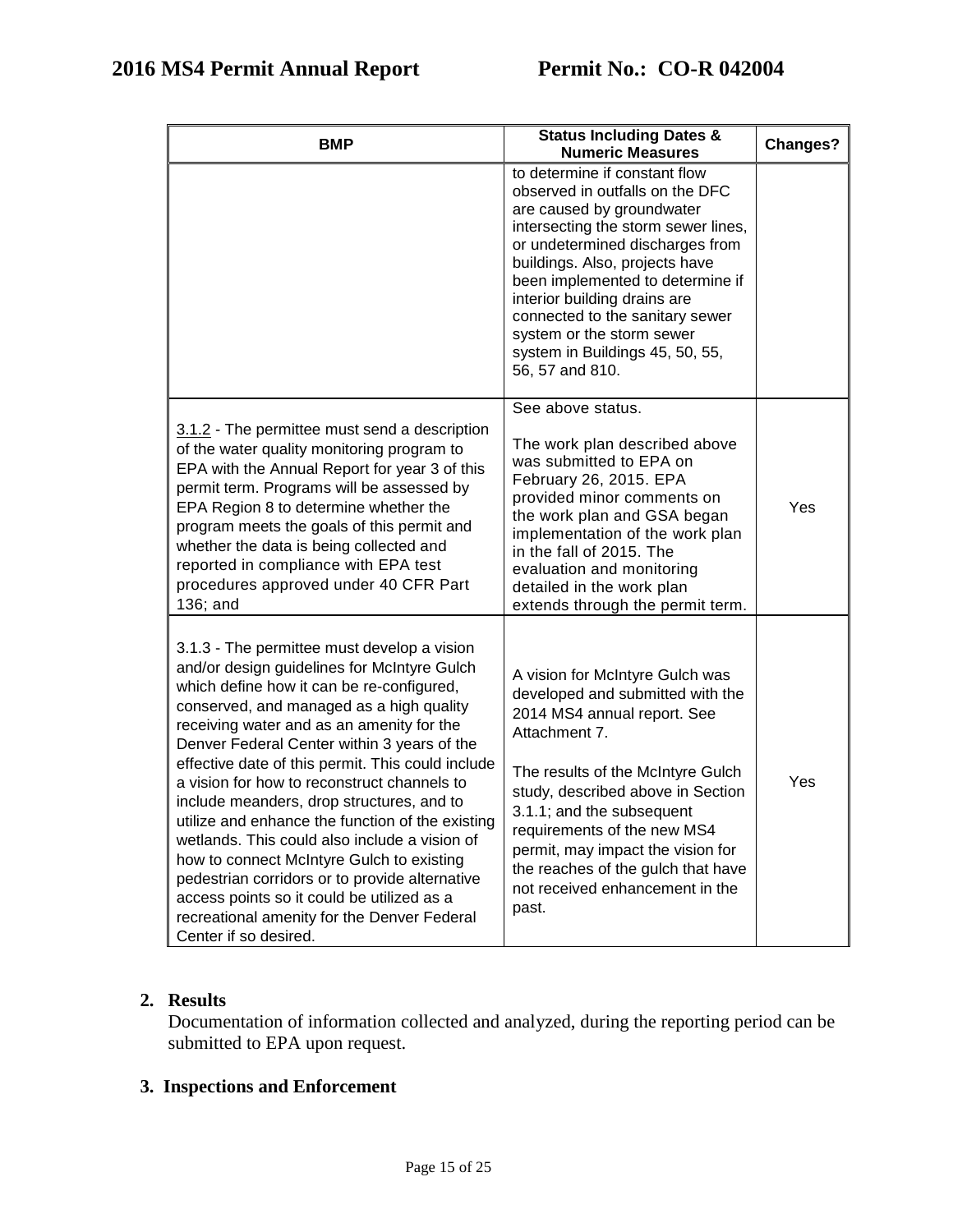A summary of the number and nature of inspections and formal enforcement actions performed.

**Area #4. Construction Site Storm Water Control BMPs**: 24 DFC Excavation permits with storm water management requirements were issued in 2016. Excavation sites are inspected by EPG personnel or the Custodial Project Manager. When major soil disturbance occurs (1+acre), a Storm Water Pollution Prevention Plan is required and a NOI filed with the EPA. Two NOI's were filed during the 2016 reporting period. **Area #6. Pollution Prevention/Good Housekeeping BMPs:** The CDPHE audited the DFC Hazardous Waste program in March 2014. GSA received a certificate stating that no significant violations were found.

In April 2016, EPA performed an NPDES MS4 Inspection. Deficiencies noted during the inspection were immediately corrected, if possible. Resolution of the deficiencies that required long-term planning and implementation are ongoing.

### **4. Proposed Changes to the Storm Water Management Plan.**

Annual review of the DFC SEMS Environmental procedures in order to ensure that these align with SEMS requirements and our sustainability objectives. Our Stormwater BMPs form part of our SEMS requirements, goals and targets relating to stormwater leaving this facility, which are:

- 1. No non-stormwater discharges
- 2. Improvement in the quality of stormwater leaving this facility
- 3. Reduction in the volume of stormwater leaving this facility

Our updated Stormwater Management Plan (SWMP) was submitted to EPA in 2013 and was finalized in 2014. No updates were performed in 2016.

Sale of 65 acres of DFC land for the St Anthony Hospital and RTD projects resulted in capping the storm sewer lines in those areas. However, the storm sewer line down Center Avenue from the old boundary to our new boundary has been retained, as it is one of the DFCs main storm sewer lines. The two catch basins located between the old and new boundary fences now fall under the jurisdiction of the City of Lakewood, introducing a potential for external impact on the DFC stormwater.

**5. Activities for Next Reporting Cycle.** The next reporting cycle will be all of calendar year 2016 and the Annual Report will be due on April 1, 2017. Note that the current permit term expired on November 30, 2016. However, the permit was administratively extended by EPA until they can complete a new 5-year term MS4 permit for the DFC.

#### **Area #1. Public Education and Outreach on Stormwater Impacts**

 Educational Materials: Present annual storm water training to DFC building managers and project managers. The DFC Stormwater Management Training is provided via online video. This training video can be viewed at: <http://www.gsa.gov/portal/content/114575#videoContainer> (in the bottom  $1/3^{rd}$  of the page click on "Stormwater Training". This training is required annually. Additionally, storm water requirements have been added to the DFC Excavation Permit.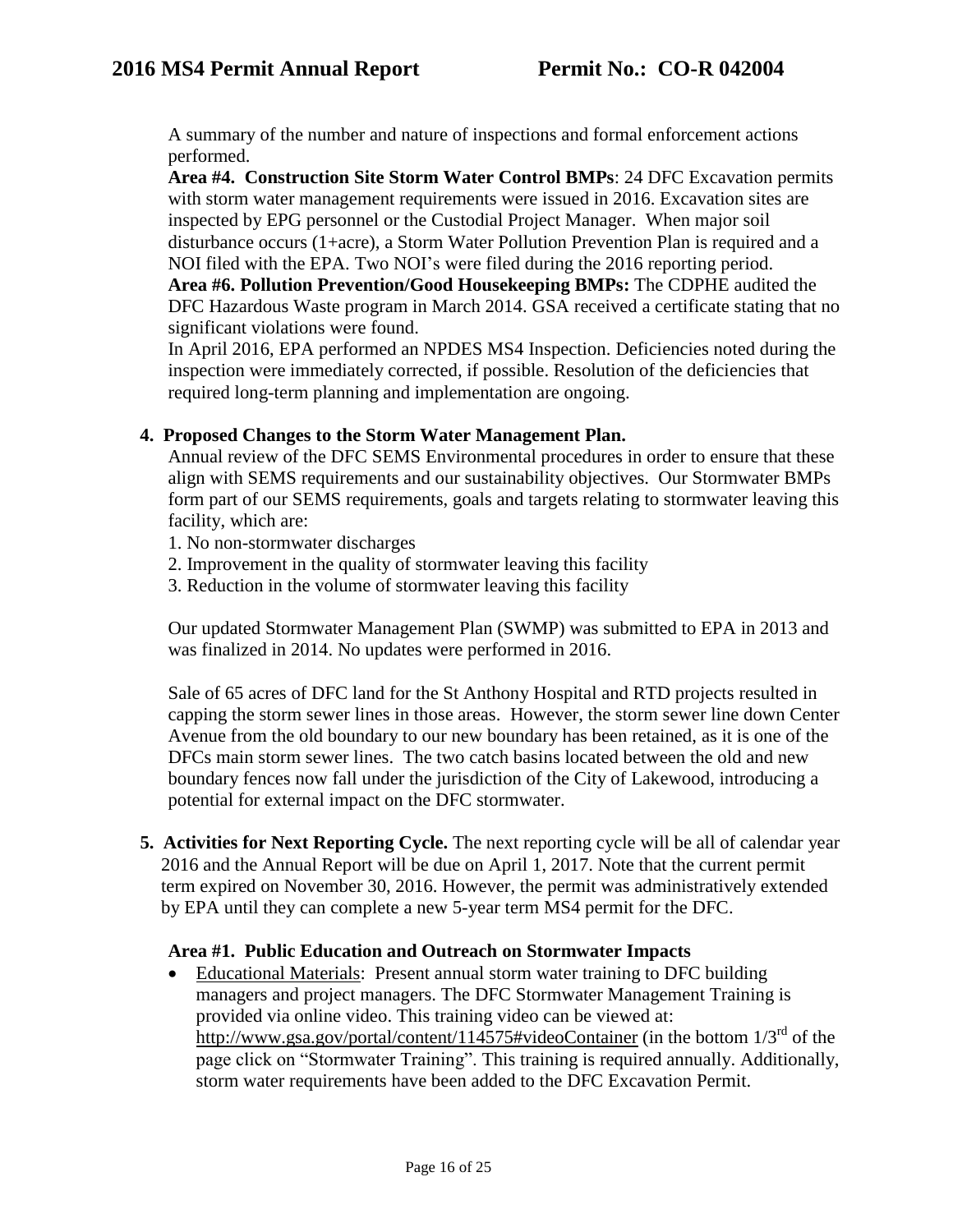Distribute DFC Stormwater Informational brochure electronically to all building and project managers so they can forward on to their customers.

### **Area #2. Public Involvement and Participation**

- Storm Water Hotline: Maintain/update as necessary the hotline material/procedures. Evaluate program effectiveness and plan for next permit term.
- Employee Input into the Storm Water Program: GSA EPG will continue to review the Storm Water Management Plan and solicit comments from building and agency personnel for changes to the SWMP.

#### **Area #3. Illicit Discharge Detection and Elimination**

- Maintain Existing Storm Sewer Map: Annually review, to ensure that changes to the DFC Storm Sewer System are incorporated into the Storm Sewer map.
- Perform Annual Dry-Weather Survey on Storm Water Outfalls: Document dry weather inspections of all outfalls. Inspect all MS4 storm sewer outfalls existing as of the effective date of the new MS4 permit and determine if there is a discharge and estimate the flow during the inspections.
- Assess Non-Storm Water Discharges: Assess whether the SWMP will need to be modified to address any non-storm water discharge.

#### **Area #4. Construction Site Storm Water Runoff Control**

- Maintain Contract Language Requiring Proper Construction Site Waste Control and Disposal: Ensure implementation of any updates, following annual review of SEMS procedures and sustainability performance.
- Monitor Construction Site Inspection Procedures: Monitor, review and update if necessary, inspection procedures, records and any follow-up actions required.

### **Area #5. Post-Construction Stormwater Management for New Development and Redevelopment**

 Contract Language Requiring Post-Construction Storm Water Management: Monitor the implementation of updates in contract language. Record reviews of project designs for conformance with criteria. Evaluate program effectiveness and plan for next permit term.

#### **Area #6. Pollution Prevention and Good Housekeeping for Municipal Operations**

- Storm Water Management Training: Conduct annual refresher training for DFC Operations & Maintenance personnel, maintaining written records of training material and attendance in accordance with SEMS requirements. Evaluate program effectiveness and plan for next permit term.
- Landscaping and Lawn Care Maintain and update existing program, as necessary. Evaluate program effectiveness and plan for next permit term.
- Road and Parking Lot Deicing Maintain and update existing program, as necessary. Evaluate program effectiveness and plan for next permit term.
- Street and Parking Lot Sweeping Maintain and update existing procedures as needed. Evaluate program effectiveness and plan for next permit term.